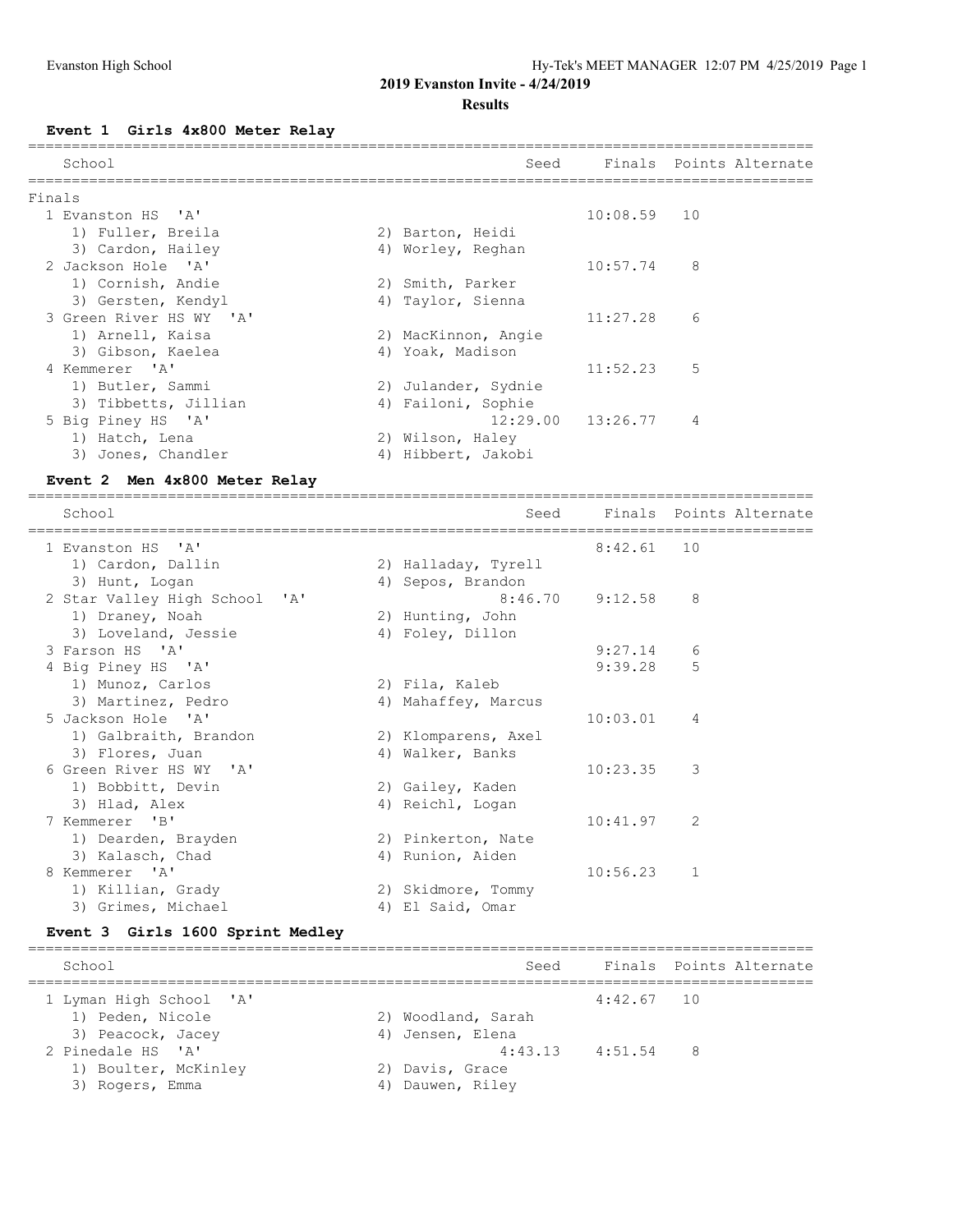**2019 Evanston Invite - 4/24/2019**

**Results**

| Event 3 Girls 1600 Sprint Medley         |         |         |   |
|------------------------------------------|---------|---------|---|
| 3 Green River HS WY 'A'                  | 5:22.00 | 5:31.45 | 6 |
| 2) Wilson, Sarah<br>1) Beardsley, Addee  |         |         |   |
| 3) Ferrell, Liberty<br>4) Jensen, Ashley |         |         |   |

#### **Event 4 Boys 1600 Sprint Medley** ==========================================================================================

| School                   | Seed               |                        | Finals Points Alternate |
|--------------------------|--------------------|------------------------|-------------------------|
| 1 Pinedale HS 'A'        |                    | $3:51.50$ $3:52.48$ 10 |                         |
| 1) Eqle, Gatlin          | 2) Ziegler, Kade   |                        |                         |
| 3) Liu, Eric             | 4) Ramos, Anival   |                        |                         |
| 2 Kemmerer 'A'           |                    | 3:56.82                | 8                       |
| 1) El Said, Omar         | 2) Rosas, Quinten  |                        |                         |
| 3) Martinez, Austin Quin | 4) Plowman, Tanner |                        |                         |
| 3 Green River HS WY 'A'  |                    | $3:51.00$ $4:08.95$    | 6                       |
| 1) Moorman, Breyden      | 2) Sherwin, Greg   |                        |                         |
| 3) Roberts, Hayden       | 4) Gibson, Drew    |                        |                         |
| -- Big Piney HS 'A'      |                    | DO.                    |                         |
| 1) Lucas, Colby          | 2) Cline, Karson   |                        |                         |
| 3) Hajba, Joe            | 4) Taylor, Trenton |                        |                         |

#### **Event 5 Girls 100 Meter Hurdles**

| Name                                      | Year School             | Seed  |           |                |                | Finals H# Points Alternate |
|-------------------------------------------|-------------------------|-------|-----------|----------------|----------------|----------------------------|
| 1 Nowakowski, Zocia                       | Evanston HS             | 16.87 | 15.73     | $\mathbf{1}$   | 10             |                            |
| 2 Barker, Stacia                          | Evanston HS             | 16.54 | $15.89$ 1 |                | 8              |                            |
| 3 Menolascino, Jueliet Jackson Hole 17.00 |                         |       | $15.97$ 1 |                | 6              |                            |
| 4 Brady, Mariyah                          | Green River HS WY 16.70 |       | $16.11$ 1 |                | 5              |                            |
| 5 Friend, Madison binedale HS             |                         | 17.00 | $16.35$ 1 |                | $\sqrt{4}$     |                            |
| 6 Hall, Gabby                             | Evanston HS             | 17.44 | $16.59$ 1 |                | $\mathcal{S}$  |                            |
| 7 Heward, Riley Jo                        | Star Valley             | 17.48 | $16.79$ 1 |                | $\overline{c}$ |                            |
| 8 Hagler, Brooklynn Kemmerer              |                         | 17.97 | 17.06     | $\mathbf{2}$   | $\mathbf{1}$   |                            |
| 9 Holt, Taryn                             | Evanston HS 18.38       |       | 17.23     | $\overline{2}$ |                |                            |
| 10 Munoz, Lillian                         | Green River HS WY       | 17.61 | 17.30 2   |                |                |                            |
| 11 Gribowskas, Abby                       | Farson HS               | 17.90 | 17.32     | $\overline{2}$ |                |                            |
| 12 Barker, Mia                            | Evanston HS             | 18.21 | $17.35$ 2 |                |                |                            |
| 13 Thoren, Kelsey                         | Farson HS               |       | 17.44     | 5              |                |                            |
| 14 Davis, April                           | Star Valley             | 18.91 | 17.50     | 2              |                |                            |
| 15 Clarke, Laurel                         | Kemmerer                | 18.85 | 17.55     | 2              |                |                            |
| 16 Foster, Rachel                         | Big Piney HS            | 17.92 | 17.57     | 2              |                |                            |
| 17 Durrant, Madi                          | Evanston HS             | 19.92 | 18.15     | $\mathcal{E}$  |                |                            |
| 18 Horrocks, Ellie Kvanston HS            |                         | 19.73 | 18.61     | $\mathbf{3}$   |                |                            |
| 19 Lainhart, Jessica                      | Star Valley             | 18.93 | 18.76 3   |                |                |                            |
| 20 Giorgis, Katie                         | Mountain View HS        | 21.03 | 18.87 4   |                |                |                            |
| 21 Beardsley, Addee                       | Green River HS WY       | 19.19 | 19.09     | $\overline{3}$ |                |                            |
| 22 Lawrence, Maya                         | Mountain View HS 20.37  |       | 19.11     | $\overline{3}$ |                |                            |
| 23 Anderson, Rayne                        | Pinedale HS 19.80       |       | 19.14     | $\mathcal{S}$  |                |                            |
| 24 Jones, Chandler                        | Big Piney HS            | 20.28 | 19.19     | $\overline{3}$ |                |                            |
| 25 Thoren, Tyra                           | Farson HS               |       | 19.39     | 5              |                |                            |
| 26 Irvine, Jade                           | Evanston HS             | 21.90 | 20.08     | $\overline{4}$ |                |                            |
| 27 Doyle, Paige                           | Jackson Hole            | 22.00 | 20.76     | 4              |                |                            |
| 28 Reed, Abby                             | Big Piney HS 22.23      |       | $20.77$ 4 |                |                |                            |
| 29 Meyring, Kaitlin                       | Jackson Hole            | 19.94 | $20.79$ 3 |                |                |                            |
| 30 Meeks, Olivia                          | Mountain View HS        |       | 21.44 5   |                |                |                            |
| 31 Thoman, Hayden                         | Big Piney HS            | 21.22 | 21.86     | $\overline{4}$ |                |                            |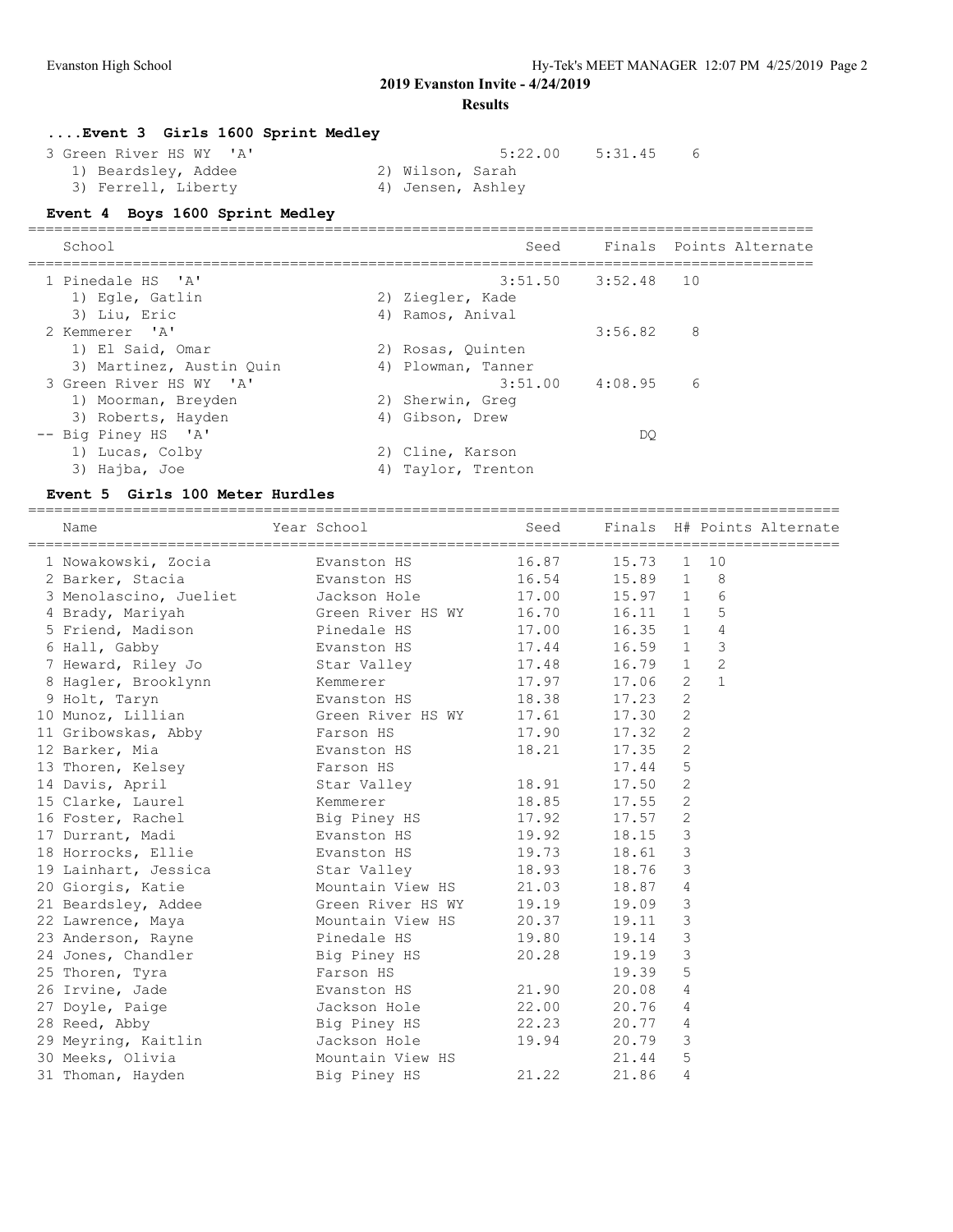### **....Event 5 Girls 100 Meter Hurdles**

| 32 Kirkwood, Annalee   | Big Piney HS | 22.24 | 22.22 | $\sim$ 4       |
|------------------------|--------------|-------|-------|----------------|
| 33 Berry, Josie        | Jackson Hole | 22.00 | 22.41 | $\overline{4}$ |
| 34 Sambrano, Ceci      | Big Piney HS | 23.62 | 23.45 | -5             |
| 35 Neilson, Kaycee     | Farson HS    |       | 23.57 | -5             |
| 36 Lewis, Anita        | Jackson Hole | 22.00 | 23.65 | $\overline{4}$ |
| 37 Chamberland, Bailey | Jackson Hole | 25.52 | 29.40 | -5             |
| -- Brog, McKenna       | Star Valley  | 16.60 | DO.   |                |

### **Event 6 Boys 110 Meter Hurdles**

| Name                  | Year School       | Seed  |           |                |                | Finals H# Points Alternate |
|-----------------------|-------------------|-------|-----------|----------------|----------------|----------------------------|
| 1 Barker, Jamin       | Evanston HS       | 16.16 | 15.27     | $\mathbf{1}$   | 10             |                            |
| 2 Gribowskas, Michael | Farson HS         | 16.98 | $16.21$ 1 |                | - 8            |                            |
| 3 OuinteroFR, Jesus   | Evanston HS       | 17.88 | 16.83 1   |                | 6              |                            |
| 4 Elliott, Teagan     | Big Piney HS      | 18.03 | 17.39 1   |                | 5              |                            |
| 5 Francom, Cade       | Evanston HS       | 17.71 | 17.46     | $\frac{1}{2}$  | 4              |                            |
| 6 Roberts, Hayden     | Green River HS WY | 17.51 | 17.65 1   |                | 3              |                            |
| 7 Stucki, Austin      | Star Valley       | 18.34 | 18.03 1   |                | -2             |                            |
| 8 Robinette, Jake     | Evanston HS       | 20.75 | 19.52     | 2              | $\overline{1}$ |                            |
| 9 McKane, Tyson       | Kemmerer          | 19.44 | 20.59     | 2              |                |                            |
| 10 Jackson, Zach      | Kemmerer          | 20.18 | 21.25     | 2              |                |                            |
| 11 Smith, Braxton     | Big Piney HS      | 23.07 | 21.88     | 2              |                |                            |
| 12 Skidmore, Tommy    | Kemmerer          | 23.49 | 22.05     | 2              |                |                            |
| -- Bressler, Jeremiah | Jackson Hole      | 19.97 | DO        | $\mathfrak{D}$ |                |                            |

## **Event 7 Girls 100 Meter Dash**

| Name                                                                                   | Year School                                  Seed       Finals  H# Points Alternate |  |            |                 |                |  |
|----------------------------------------------------------------------------------------|-------------------------------------------------------------------------------------|--|------------|-----------------|----------------|--|
| 1 Christie, Hannah Star Valley 13.10                                                   |                                                                                     |  | 12.23 1 10 |                 |                |  |
| 2 Harber, Anna                       Pinedale HS             12.80       12.38   1   8 |                                                                                     |  |            |                 |                |  |
|                                                                                        |                                                                                     |  |            |                 | 6              |  |
| 4 Boulter, McKinley                Pinedale HS                 13.80       12.71   1   |                                                                                     |  |            |                 | 5              |  |
| 5 Brady, Mariyah 6reen River HS WY 13.17 12.78 1                                       |                                                                                     |  |            |                 | $\overline{4}$ |  |
| 6 Teppo, Aniya                                                                         | Farson HS 13.50 12.96 1                                                             |  |            |                 | $\mathfrak{Z}$ |  |
| 7 Orcutt, Marisa 6 (1994) Kemmerer 13.92 13.18 2                                       |                                                                                     |  |            |                 | $\overline{2}$ |  |
| 8 Acosta, Alda                       Big Piney HS           13.71                      |                                                                                     |  | 13.20 1    |                 | 0.50           |  |
| 8 Giorgis, Kelsey             Mountain View HS       13.90     13.20   2               |                                                                                     |  |            |                 | 0.50           |  |
| 10 Ross, Reagin <sup>Jackson</sup> Hole 13.85 13.38 2                                  |                                                                                     |  |            |                 |                |  |
|                                                                                        |                                                                                     |  |            |                 |                |  |
|                                                                                        |                                                                                     |  |            |                 |                |  |
|                                                                                        |                                                                                     |  |            |                 |                |  |
|                                                                                        |                                                                                     |  |            |                 |                |  |
| 15 Tirrell, Chatney 6reen River HS WY 14.22 13.59 3                                    |                                                                                     |  |            |                 |                |  |
| 16 Wilson, Erika                                                                       | Green River HS WY 13.72 13.62 1                                                     |  |            |                 |                |  |
| 17 Gribowskas, Abby                 Farson HS                13.90     13.72   2       |                                                                                     |  |            |                 |                |  |
|                                                                                        |                                                                                     |  | 13.78 3    |                 |                |  |
| 18 Blevins, Bryssa             Evanston HS           14.89                             |                                                                                     |  | 13.78 4    |                 |                |  |
| 20 Harber, Maggie <b>14.50</b> Pinedale HS 14.50                                       |                                                                                     |  | 13.80 3    |                 |                |  |
| 21 Johnson, Teegan Pinedale HS                                                         |                                                                                     |  | 13.91      | $7\phantom{.0}$ |                |  |
| 22 Hoopes, Halli Star Valley 14.70                                                     |                                                                                     |  | 13.92 4    |                 |                |  |
| 23 Ashliman, Cyndia (13.95) Kemmerer (13.95)                                           |                                                                                     |  | 13.93 2    |                 |                |  |
| 24 Fishman, Mia<br>Jackson Hole                                                        |                                                                                     |  | 13.94 8    |                 |                |  |
| 25 Gregg, Anna (a) Jackson Hole (14.80)                                                |                                                                                     |  | 14.05 4    |                 |                |  |
| 26 Cherrington, Allysse Mountain View HS 15.16                                         |                                                                                     |  | 14.07      | 5               |                |  |
|                                                                                        |                                                                                     |  |            |                 |                |  |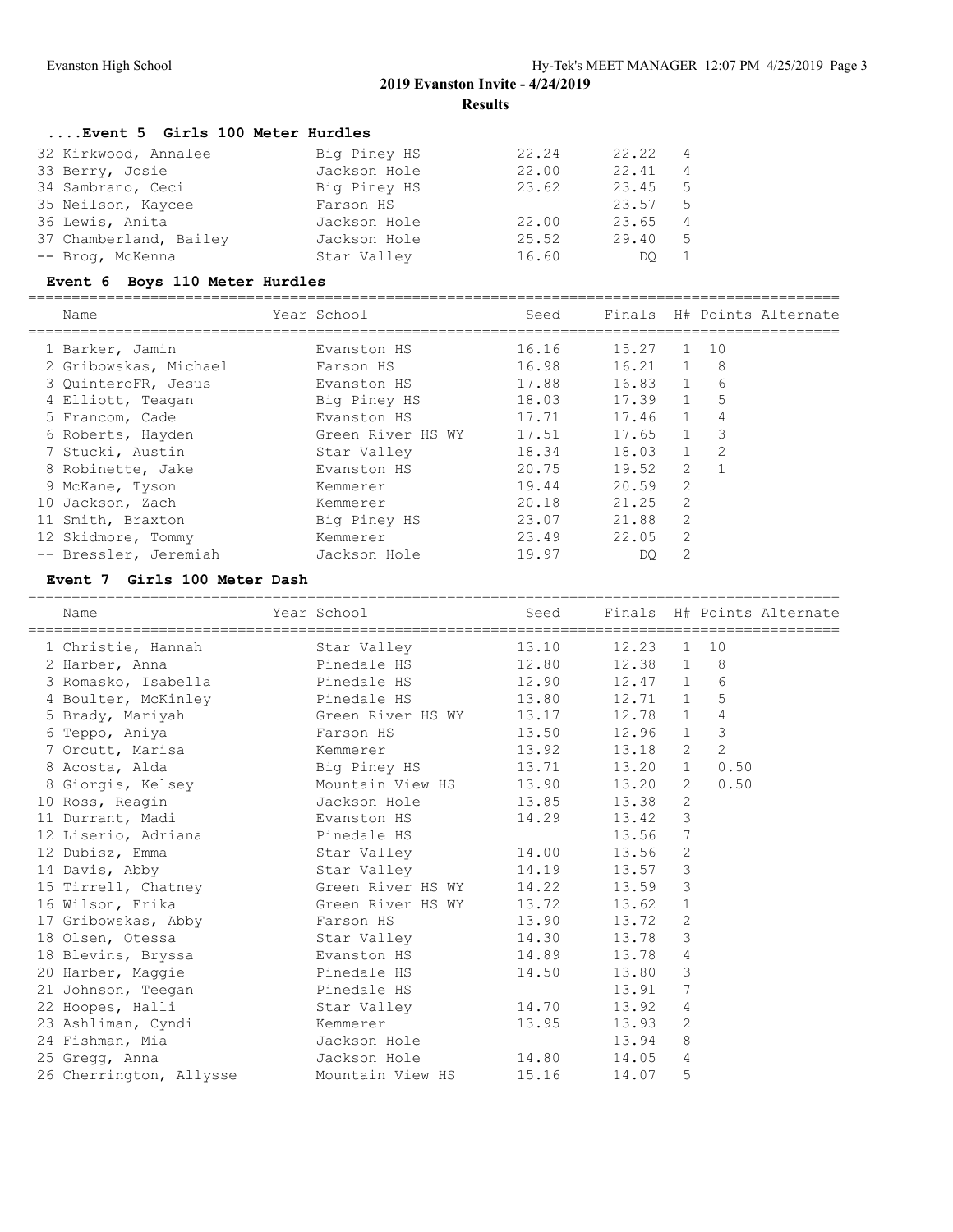#### **....Event 7 Girls 100 Meter Dash**

| 27 Mcfarland, Riley         | Jackson Hole            |       | 14.09 | 8              |
|-----------------------------|-------------------------|-------|-------|----------------|
| 28 Thatcher, Teryn          | Kemmerer                | 14.01 | 14.12 | 2              |
| 29 Zachmann, Julia          | Star Valley             | 14.40 | 14.26 | $\mathcal{S}$  |
| 30 Clinger, Cassie          | Star Valley             | 14.50 | 14.30 | 3              |
| 31 Beardsley, Addee         | Green River HS WY 15.09 |       | 14.31 | $\mathsf S$    |
| 32 Sepos, Mady              | Evanston HS             | 15.50 | 14.36 | 5              |
| 33 Hatch, Shelby            | Big Piney HS            |       | 14.64 | $\,8\,$        |
| 34 Nate, Hadli              | Pinedale HS             |       | 14.67 | 7              |
| 35 Mayo, Sarah              | Jackson Hole            |       | 14.74 | 7              |
| 36 Jones, Taylor            | Pinedale HS             | 14.70 | 14.81 | $\overline{4}$ |
| 37 Lehning, Karlee          | Mountain View HS 14.80  |       | 14.89 | $\overline{4}$ |
| 38 McGuire, Lindsay         | Lyman High School       | 15.50 | 14.91 | $\overline{5}$ |
| 39 Chamberland, Bailey      | Jackson Hole            |       | 15.03 | $\,8\,$        |
| 39 Sambrano, Xavia          | Big Piney HS            | 15.48 | 15.03 | $\mathsf S$    |
| 41 Farnsworth, Brynlee      | Mountain View HS 16.18  |       | 15.05 | $\epsilon$     |
| 42 Sambrano, Ceci           | Big Piney HS            | 15.76 | 15.12 | 5              |
| 43 Anderson, Rayne          | Pinedale HS             |       | 15.13 | $\,8\,$        |
| 44 Hadden, Jade             | Mountain View HS        | 15.74 | 15.18 | $\overline{5}$ |
| 45 Kunard, Tatum            | Pinedale HS             |       | 15.29 | $\,8\,$        |
| 46 Long, Zoe                | Big Piney HS            | 15.82 | 15.35 | 6              |
| 47 Arnold, Carlyna          | Evanston HS             | 16.34 | 15.40 | 6              |
| 48 Keiter, Sierra           | Big Piney HS            | 15.28 | 15.53 | 5              |
| 49 Neilson, Kaycee          | Farson HS               |       | 15.75 | $\,8\,$        |
| 50 Barlow, Sage             | Jackson Hole            |       | 15.85 | 7              |
| 51 Kirkwood, Annalee        | Big Piney HS            | 15.81 | 15.89 | 6              |
| 52 Pombar, Carlota          | Mountain View HS        | 16.76 | 16.16 | 6              |
| 53 Turner, Kaylee           | Star Valley             | 17.30 | 17.11 | 6              |
| 54 Tessti-Menetti, Beatrice | Star Valley             | 18.60 | 17.84 | 6              |
| 55 Hill, Britty             | Big Piney HS            | 19.12 | 18.08 | 6              |

# **Event 8 Boys 100 Meter Dash**

============================================================================================= Year School Seed Finals H# Points Alternate

| 1 Morris, Gabe 6 2 Evanston HS 21.80                                 |                               |       | 11.39 1 10     |   |      |
|----------------------------------------------------------------------|-------------------------------|-------|----------------|---|------|
| 2 Harnack, Thomas 2 Pinedale HS                                      |                               |       | 11.44 7 8      |   |      |
| 3 White, Colby <b>2018</b> Pinedale HS 22.00 21.58 1 6               |                               |       |                |   |      |
| 4 Powell, Phoenix 5tar Valley 12.50 11.59 2                          |                               |       |                |   | 4.50 |
| 4 Martinez, Austin Quin Kemmerer 12.49 11.59 2                       |                               |       |                |   | 4.50 |
| 6 Thompson, Tanner 6 Star Valley 12.16 11.63 1 2.50                  |                               |       |                |   |      |
| 6 Knutsen, Caleb Mountain View HS 12.41                              |                               |       | $11.63$ 2 2.50 |   |      |
| 8 Moorman, Breyden 6reen River HS WY 11.77 11.64 1 1                 |                               |       |                |   |      |
| 9 Collins, Tanner Mountain View HS 12.00 11.65 1                     |                               |       |                |   |      |
| 10 Rosas, Quinten 6 Kemmerer 12.51                                   |                               |       | $11.71$ 3      |   |      |
| 10 Liu, Eric               Pinedale HS           11.92     11.71   1 |                               |       |                |   |      |
| 12 Egle, Gatlin $\qquad$ Pinedale HS $\qquad$ 12.52 11.73 3          |                               |       |                |   |      |
| 12 Branson, Luke Mountain View HS 12.42 11.73                        |                               |       |                | 2 |      |
| 14 Kervitsky, James Pinedale HS                                      |                               |       | 11.75          | 8 |      |
| 15 Rees, Colby <b>Mountain View HS</b> 12.47                         |                               |       | 11.79 2        |   |      |
| 16 Rosen, Charlie       Jackson Hole                                 |                               |       | 11.80          | 8 |      |
| 17 Sweeny, Colter                                                    | Mountain View HS              | 11.98 |                | 8 |      |
| 18 Ziegler, Konner                                                   | Pinedale HS 12.87             |       | 12.05          | 4 |      |
| 19 Oesch, Lane Star Valley 12.50                                     |                               |       | 12.08          | 2 |      |
| 20 Matthews, Nate 51 Star Valley 12.60 12.10 3                       |                               |       |                |   |      |
| 21 Bradshaw, Alex                                                    | Lyman High School 12.50 12.12 |       |                | 2 |      |
| 22 Petty, Jaron                                                      | Big Piney HS 12.73            |       | 12.18          | 3 |      |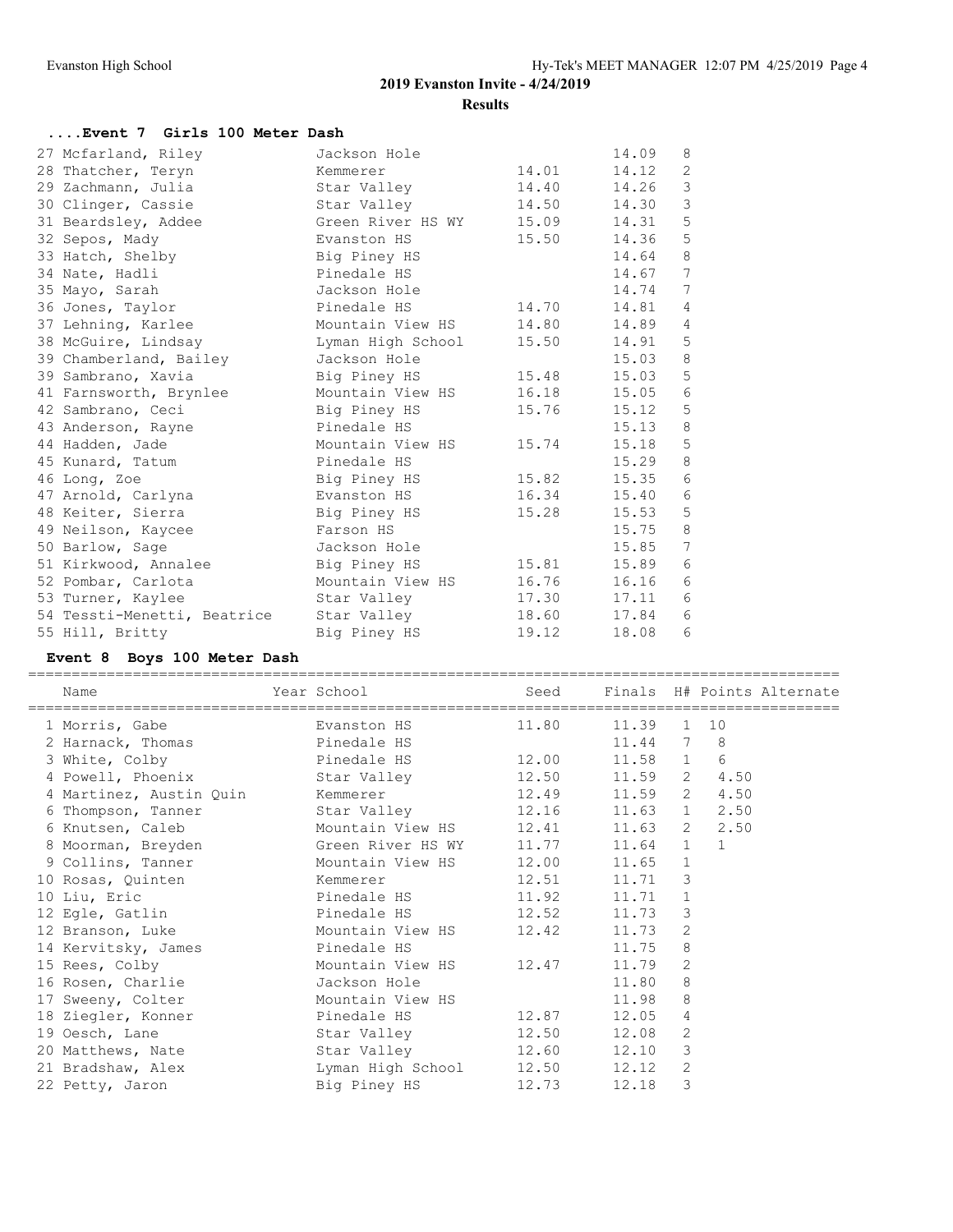### **....Event 8 Boys 100 Meter Dash**

| 23 Cline, Karson        | Big Piney HS      | 13.00 | 12.19 | $4\overline{ }$ |
|-------------------------|-------------------|-------|-------|-----------------|
| 24 Micheli, Connor      | Mountain View HS  | 12.65 | 12.24 | 3               |
| 24 Cudney, Josh         | Green River HS WY | 12.20 | 12.24 | $\mathbf{1}$    |
| 26 Boyd, Jeydon         | Kemmerer          | 12.87 | 12.27 | 4               |
| 27 Mitchell, Jagger     | Evanston HS       | 13.00 | 12.30 | $\overline{4}$  |
| 28 Martinez, Pedro      | Big Piney HS      | 13.00 | 12.34 | 4               |
| 29 Hajba, Joe           | Big Piney HS      | 13.02 | 12.35 | 5               |
| 30 Seamons, Hunter      | Star Valley       | 13.60 | 12.36 | $\sqrt{6}$      |
| 31 Kemp, Zeke           | Star Valley       | 12.50 | 12.37 | $\sqrt{2}$      |
| 32 Peacock, Jaxon       | Lyman High School | 12.81 | 12.46 | $\mathfrak{Z}$  |
| 33 Stucki, Austin       | Star Valley       | 12.80 | 12.47 | $\mathfrak{Z}$  |
| 34 Dean, Logan          | Evanston HS       | 13.03 | 12.53 | 5               |
| 35 Bain, Jacob          | Pinedale HS       |       | 12.58 | $\,8\,$         |
| 36 Brown, Ben           | Jackson Hole      |       | 12.62 | $\sqrt{ }$      |
| 37 Layton, Gavin        | Evanston HS       |       | 12.70 | 3               |
| 38 Camacho, Kaileb      | Star Valley       |       | 12.71 | $7\phantom{.0}$ |
| 39 Lucas, Colby         | Big Piney HS      | 13.77 | 12.80 | 6               |
| 39 Bruno, Rowan         | Jackson Hole      |       | 12.80 | $7\phantom{.0}$ |
| 41 Keeler, Karson       | Farson HS         | 13.20 | 12.84 | 5               |
| 42 Smith, Sadler        | Jackson Hole      |       | 12.99 | $\,8\,$         |
| 43 Southam, Tavon       | Star Valley       | 13.18 | 13.07 | $\mathsf S$     |
| 44 Smith, Dustin        | Mountain View HS  | 12.99 | 13.10 | $\overline{4}$  |
| 45 Talmedge, Riley      | Big Piney HS      | 14.00 | 13.23 | 6               |
| 46 Walker, Mark         | Mountain View HS  | 12.99 | 13.26 | 4               |
| 47 Visser, Kael         | Big Piney HS      | 14.05 | 13.37 | $\epsilon$      |
| 47 Bell, Dalton         | Big Piney HS      | 13.65 | 13.37 | 6               |
| 47 Jackson, Zach        | Kemmerer          |       | 13.37 | $\,8\,$         |
| 50 Ponce-ramirez, Jesus | Jackson Hole      |       | 13.39 | 8               |
| 51 Nelson, Bryton       | Pinedale HS       |       | 13.40 | 8               |
| 52 Roberson, Bridger    | Star Valley       | 13.80 | 13.41 | 6               |
| 53 McKane, Tyson        | Kemmerer          | 13.20 | 13.53 | $\mathsf S$     |
| 54 Shepperd, Gatlin     | Kemmerer          | 14.82 | 13.58 | $7\phantom{.0}$ |
| 55 Walton, Koy          | Big Piney HS      | 14.38 | 13.84 | 7               |
| 56 McClure, Isaac       | Star Valley       | 14.13 | 14.01 | 6               |
| 57 Sandoval, Alex       | Lyman High School | 13.57 | 14.09 | 6               |

### **Event 9 Girls 1600 Meter Run**

| Name                | Year School       |         | Seed Finals Points Alternate |    |  |
|---------------------|-------------------|---------|------------------------------|----|--|
| 1 Fuller, Breila    | Evanston HS       | 5:20.39 | 5:39.07                      | 10 |  |
| 2 Jones, Muriel     | Big Piney HS      | 5:31.16 | 5:42.56                      | 8  |  |
| 3 Jensen, Elena     | Lyman High School | 5:27.99 | 5:43.12                      | 6  |  |
| 4 Taylor, Sienna    | Jackson Hole      | 5:35.13 | 5:54.09                      | 5  |  |
| 5 Mavy, Eve         | Star Valley       | 5:56.00 | 6:00.92                      | 4  |  |
| 6 Williams, Lilly   | Evanston HS       | 6:02.47 | 6:02.56                      | 3  |  |
| 7 Lyman, Sydney     | Evanston HS       | 6:22.13 | 6:35.15                      | 2  |  |
| 8 Cerda, Citlali    | Evanston HS       | 6:58.85 | 6:47.81                      |    |  |
| 9 Robertson, Kamery | Evanston HS       | 6:57.70 | 6:49.14                      |    |  |
| 10 Failoni, Sophie  | Kemmerer          | 6:36.45 | 6:50.14                      |    |  |
| 11 Staheli, Jamie   | Lyman High School | 6:48.12 | 6:55.75                      |    |  |
| 12 Rees, Jessica    | Evanston HS       | 6:57.51 | 6:59.74                      |    |  |
| 13 Olsen, Onikka    | Star Valley       |         | 7:09.90                      |    |  |
| 14 Allan, Libby     | Lyman High School | 6:59.23 | 7:10.87                      |    |  |
| 15 Raposa, Miranda  | Jackson Hole      | 7:24.01 | 7:26.50                      |    |  |
| 16 Quick, Raelyn    | Farson HS         |         | 7:35.24                      |    |  |
|                     |                   |         |                              |    |  |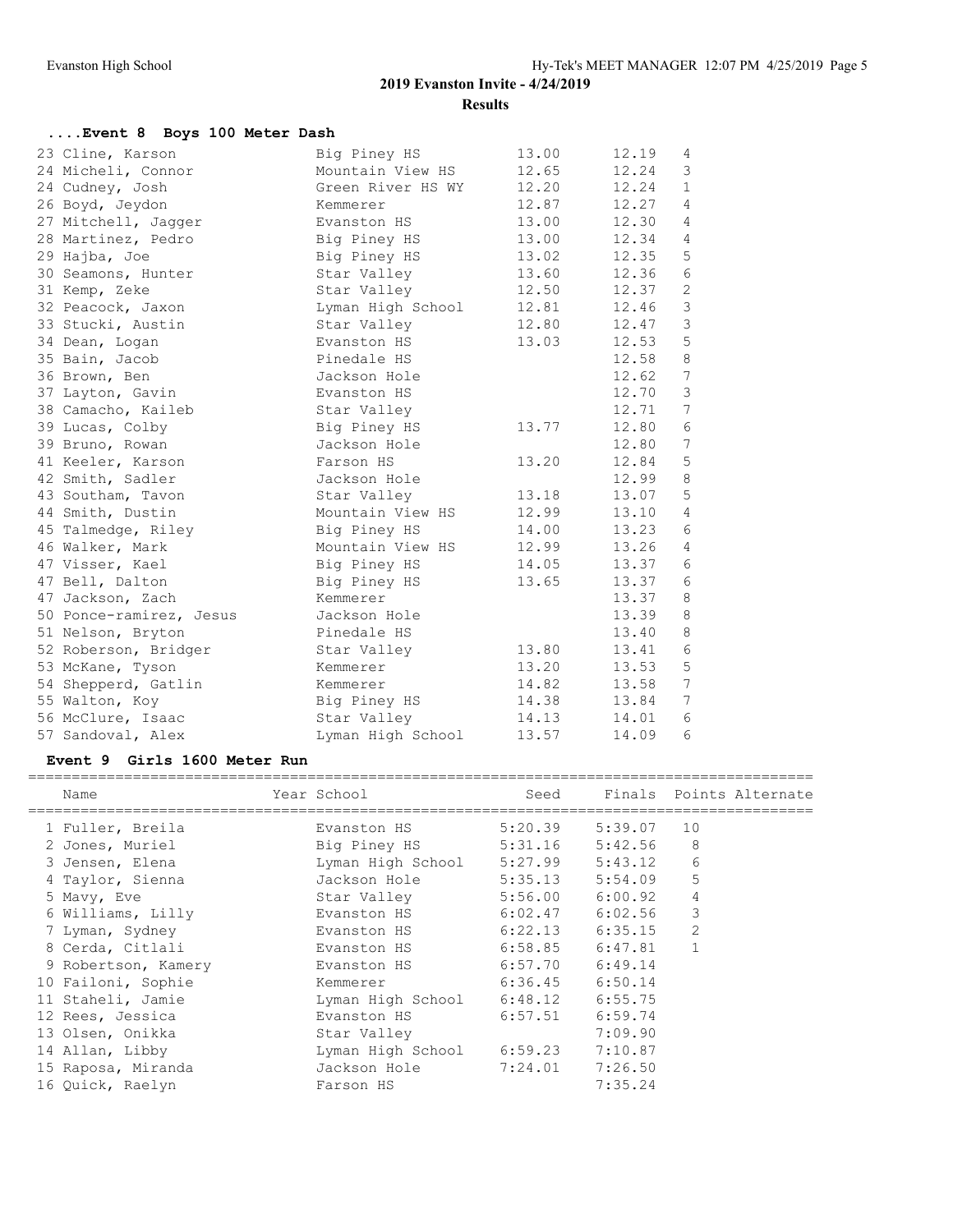**....Event 9 Girls 1600 Meter Run**

| 17 Mason, Riley         | Pinedale HS  | 7:25.00 | 7:57.24 |
|-------------------------|--------------|---------|---------|
| 18 St clair, Gabbrielle | Jackson Hole | 7:50.00 | 8:28.57 |

| Name                             | Year School       | Seed    | Finals                |                |                | H# Points Alternate |
|----------------------------------|-------------------|---------|-----------------------|----------------|----------------|---------------------|
| 1 Cardon, Dallin                 | Evanston HS       |         | $4:27.32$ $4:44.91$   | $\mathbf{1}$   | 10             |                     |
| 2 Hatten, Kade                   | Jackson Hole      |         | $4:50.00$ $4:46.66$   | $\mathbf{1}$   | 8              |                     |
| 3 Valerio, Marcos                | Green River HS WY |         | $4:33.76$ $4:47.52$ 1 |                | 6              |                     |
| 4 Mitchelson, Lain               | Farson HS         |         | $4:46.00$ $4:47.99$ 1 |                | 5              |                     |
| 5 Loveland, Jessie               | Star Valley       |         | $4:52.00$ $4:53.70$   | $\overline{1}$ | $\overline{4}$ |                     |
| 6 Gibson, Drew                   | Green River HS WY |         | $4:48.38$ $4:56.11$   | $\mathbf{1}$   | 3              |                     |
| 7 Ramos, Anival                  | Pinedale HS       | 4:56.20 | 4:57.09 1             |                | 2              |                     |
| 8 Fila, Kaleb                    | Big Piney HS      | 4:58.64 | $4:58.94$ 1           |                | $\mathbf{1}$   |                     |
| 9 Fanos, Jesse                   | Lyman High School | 5:22.50 | 5:13.86               | $\mathbf{1}$   |                |                     |
| 10 Driver, Logan                 | Evanston HS       | 5:12.45 | 5:19.50               | 1              |                |                     |
| 11 Day, Degory                   | Evanston HS       | 5:27.51 | 5:22.04               | 1              |                |                     |
| 12 Flores, Juan                  | Jackson Hole      | 5:01.56 | 5:22.28               | 1              |                |                     |
| 13 Klomparens, Axel              | Jackson Hole      |         | $5:16.20$ $5:22.49$   | 1              |                |                     |
| 14 Foley, Dillon                 | Star Valley       |         | $5:08.00$ $5:22.75$   | $\overline{1}$ |                |                     |
| 15 Bradshaw, Braxton             | Lyman High School | 5:23.60 | 5:23.30               | $\mathbf{1}$   |                |                     |
| 16 Jones, Carson                 | Farson HS         | 5:15.00 | 5:23.63               | 1              |                |                     |
| 17 Draney, Noah                  | Star Valley       | 5:07.00 | 5:27.17               | -1             |                |                     |
| 18 Hunting, John                 | Star Valley       | 5:23.00 | 5:28.66               | 1              |                |                     |
| 19 Howes, Spencer                | Star Valley       | 5:25.00 | 5:29.42               | 1              |                |                     |
| 20 Johnson, Levi                 | Farson HS         | 5:25.00 | 5:33.84               | $\overline{1}$ |                |                     |
| 21 Hahn, Brayden                 | Star Valley       | 5:33.00 | 5:36.92               | $\mathbf{2}$   |                |                     |
| 22 Strgar, Josh                  | Star Valley       | 5:34.00 | 5:40.01               | 2              |                |                     |
| 23 Winfield, Charles             | Evanston HS       |         | 5:41.28               | 2              |                |                     |
| 24 Buchanan, Connor              | Star Valley       | 5:43.00 | 5:42.67               | 2              |                |                     |
| 25 Trujillo, Joseph              | Evanston HS       | 5:30.72 | 5:47.59               | 2              |                |                     |
| 26 Westenskow, Jared             | Green River HS WY | 5:38.25 | 5:48.32               | 2              |                |                     |
| 27 Thompson, Parker              | Star Valley       | 5:38.00 | 5:49.98               | 2              |                |                     |
| 28 Orm, Mason                    | Pinedale HS       | 5:30.00 | 5:52.26               | 2              |                |                     |
| 29 Anderson, Ayden               | Evanston HS       |         | 5:52.47               | 2              |                |                     |
| 30 Hlad, Alex                    | Green River HS WY | 5:51.20 | 5:59.83               | 2              |                |                     |
| 31 Schwab, Steven                | Star Valley       | 5:46.00 | 6:00.59               | 2              |                |                     |
| 32 Stoll, Michael                | Mountain View HS  |         | 6:01.58               | 2              |                |                     |
| 33 Hansen, Evin                  | Green River HS WY | 5:51.43 | 6:02.24               | 2              |                |                     |
| 34 Conrad, Noah                  | Evanston HS       | 5:55.45 | 6:03.78               | $\overline{2}$ |                |                     |
| 35 Dunne, Ryan                   | Jackson Hole      | 5:57.18 | 6:08.90               | 2              |                |                     |
| 36 Hyde, Aaron                   | Star Valley       | 6:15.00 | 6:18.25               | 2              |                |                     |
| 37 Day, Jt                       | Big Piney HS      | 6:11.19 | 6:19.31               | $\overline{2}$ |                |                     |
| 38 Bennett, Brayden              | Big Piney HS      | 6:19.22 | 6:50.10               | 2              |                |                     |
| 39 Day, Jackson                  | Star Valley       | 7:02.00 | 6:58.72               | 2              |                |                     |
| 40 Cushing, Josh                 | Mountain View HS  |         | 7:04.78               | 2              |                |                     |
| 41 Killian, Grady                | Kemmerer          | 5:50.28 | 7:05.90               | 2              |                |                     |
| -- Galbraith, Brandon            | Jackson Hole      | 5:17.46 | DQ.                   | 1              |                |                     |
| Event 11 Girls 4x100 Meter Relay |                   |         |                       |                |                |                     |

| School                                    |  |                 | Seed  |          | Finals Points Alternate |
|-------------------------------------------|--|-----------------|-------|----------|-------------------------|
| 1 Pinedale HS 'A'<br>1) Boulter, McKinley |  | 2) Davis, Grace | 52.50 | 52.12 10 |                         |
|                                           |  |                 |       |          |                         |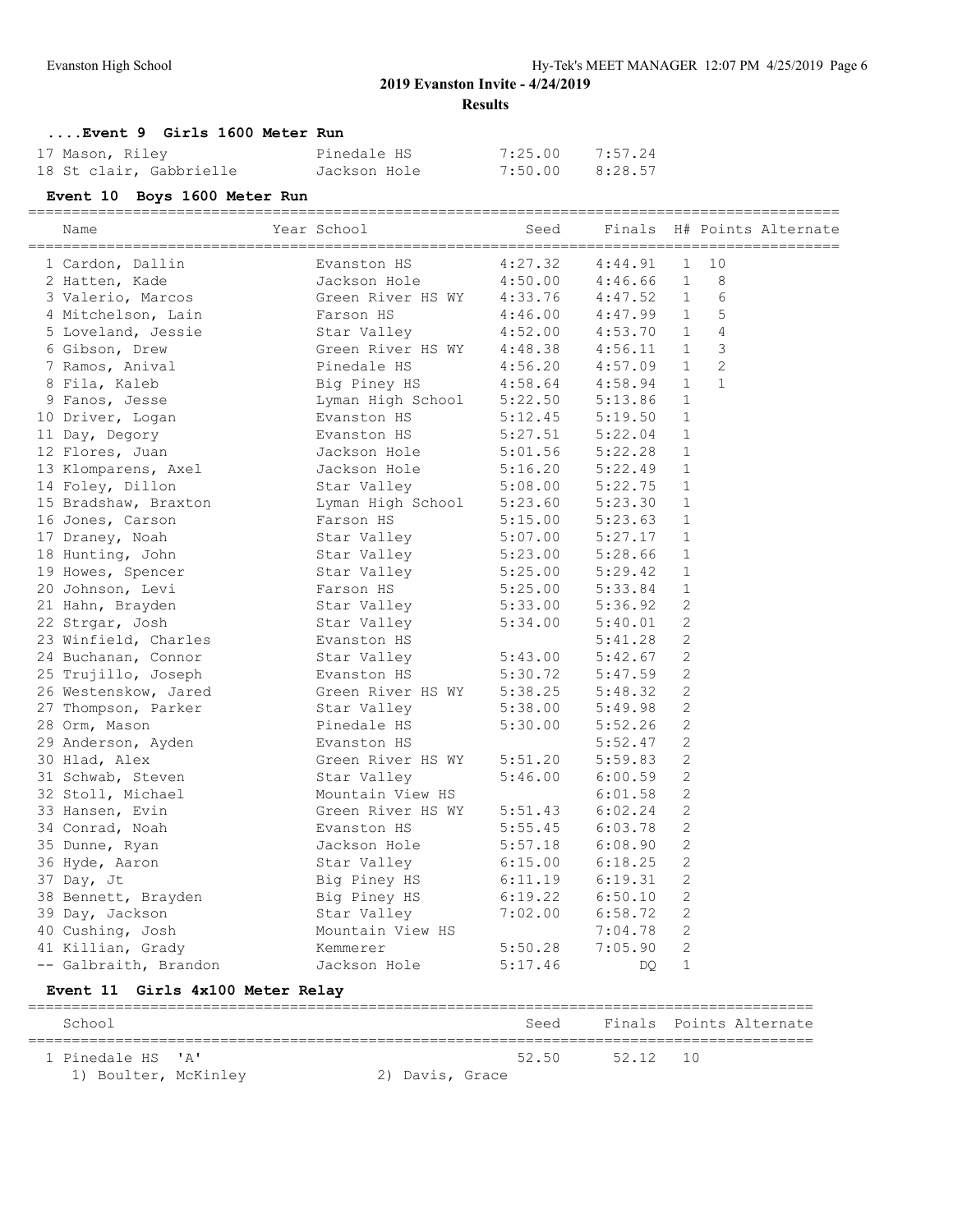| Event 11 Girls 4x100 Meter Relay |                          |
|----------------------------------|--------------------------|
| 3) Harber, Anna                  | 4) Romasko, Isabella     |
| 2 Evanston HS 'A'                | 8<br>52.62<br>53.21      |
| 3 Green River HS WY 'A'          | 6<br>53.84<br>53.04      |
| 1) Brady, Mariyah                | 2) Wilson, Erika         |
| 3) Munoz, Lillian                | 4) Tirrell, Chatney      |
| 4 Kemmerer 'A'                   | 53.94<br>-5              |
| 1) Hagler, Brooklynn             | 2) Clarke, Laurel        |
| 3) Thatcher, Teryn               | 4) Orcutt, Marisa        |
| 5 Big Piney HS 'A'               | 56.26<br>54.05<br>4      |
| 1) Acosta, Alda                  | 2) Foster, Rachel        |
| 3) Taylor, Torry                 | 4) Hibbert, Jakobi       |
| 6 Big Piney HS 'B'               | $1:02.02$ $1:01.24$<br>3 |
| 1) Sambrano, Xavia               | 2) Sambrano, Ceci        |
| 3) Jones, Chandler               | 4) Long, Zoe             |
| -- Star Valley High School 'A'   | 52.40<br>DO              |
| 1)                               | 2) Muir, Olivia          |
| 3) Brog, McKenna                 | 4) Christie, Hannah      |

### **Event 12 Boys 4x100 Meter Relay**

========================================================================================== Seed Finals Points Alternate ========================================================================================== 1 Star Valley High School 'A' 44.88 43.93 10 1) 2) Clevenger, Jaron 3) Thompson, Tanner 4) 2 Evanston HS 'A' 45.50 44.21 8 3 Pinedale HS 'A' 45.50 44.80 6 1) White, Colby 2) Harnack, Thomas 3) Ziegler, Kade 4) Liu, Eric 4 Kemmerer 'A' 45.96 5 1) El Said, Omar 2) Rosas, Quinten 3) Martinez, Austin Quin (4) Plowman, Tanner 5 Green River HS WY 'A' 45.60 47.07 4 1) Cudney, Josh 2) Marius, Alex 3) Moorman, Breyden (4) Taylor, Dylan 6 Evanston HS 'B' 50.17 3 7 Big Piney HS 'B' 53.20 2 1) Bell, Dalton 2) Lucas, Colby 3) Walton, Koy 1988 (4) Talmedge, Riley -- Big Piney HS 'A' 49.11 DQ 1) Hughes, Tate 2) Elliott, Teagan 3) Long, Lincoln (4) Pluid, Bryan

### **Event 13 Girls 400 Meter Dash**

| Name                  | Year School      | Seed    |         |                | Finals H# Points Alternate |  |
|-----------------------|------------------|---------|---------|----------------|----------------------------|--|
| 1 Nelson, Tia         | Evanston HS      | 1:01.13 | 1:02.90 |                | 1 10                       |  |
| 2 Plowman, Kenley     | Kemmerer         | 1:05.00 | 1:04.22 | 1              | - 8                        |  |
| 3 Erickson, Shay      | Star Valley      | 1:04.00 | 1:04.84 | 1              | - 6                        |  |
| 4 Hunting, Frances    | Star Valley      | 1:09.00 | 1:06.99 |                | 2 5                        |  |
| 5 Butler, Sammi       | Kemmerer         | 1:09.00 | 1:07.41 | $\overline{2}$ | $\overline{4}$             |  |
| 6 Giorgis, Kelsey     | Mountain View HS | 1:07.00 | 1:07.77 | $\overline{1}$ | $\mathcal{R}$              |  |
| 7 Majhanovich, Maggie | Pinedale HS      | 1:08.00 | 1:07.85 | $\sim$ 1       | - 2                        |  |
| 8 Davis, Grace        | Pinedale HS      | 1:08.00 | 1:08.10 | 2              | $\overline{1}$             |  |
| 9 Thoren, Ighlee      | Farson HS        |         | 1:08.28 | .5             |                            |  |
|                       |                  |         |         |                |                            |  |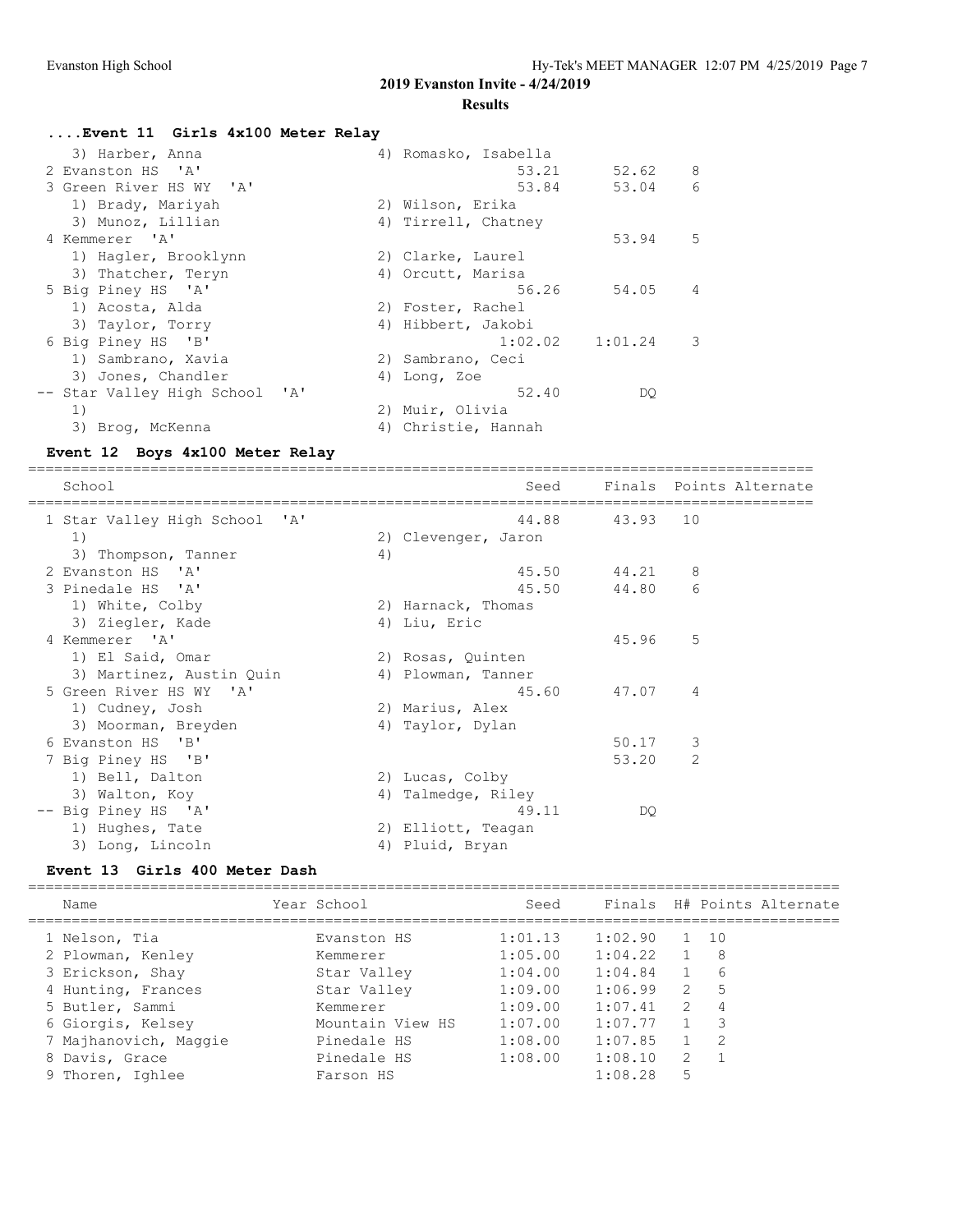# **....Event 13 Girls 400 Meter Dash**

| 10 Orcutt, Marisa    | Kemmerer                  |         | 1:09.33 | $\overline{4}$ |
|----------------------|---------------------------|---------|---------|----------------|
| 11 MacKinnon, Angie  | Green River HS WY 1:09.66 |         | 1:09.35 | 2              |
| 12 Gibson, Kaelea    | Green River HS WY         | 1:13.09 | 1:10.59 | 3              |
| 13 Tirrell, Chatney  | Green River HS WY         | 1:06.34 | 1:10.72 | $\mathbf{1}$   |
| 14 Gribowskas, Abby  | Farson HS                 | 1:10.00 | 1:11.19 | 3              |
| 15 LaBuda, Katherine | Pinedale HS               | 1:10.00 | 1:11.24 | $\overline{2}$ |
| 16 Giorgis, Katie    | Mountain View HS          | 1:08.61 | 1:11.32 | 2              |
| 17 Hansen, Kialee    | Pinedale HS               | 1:10.00 | 1:11.37 | 3              |
| 18 Yoak, Madison     | Green River HS WY         | 1:07.45 | 1:11.98 | $\mathbf{1}$   |
| 19 Tibbetts, Jillian | Kemmerer                  | 1:11.75 | 1:12.39 | 3              |
| 20 Peacock, Jacey    | Lyman High School         | 1:09.75 | 1:13.36 | 2              |
| 21 McGuire, Lindsay  | Lyman High School         | 1:13.27 | 1:14.34 | 5              |
| 22 Arnell, Kaisa     | Green River HS WY         |         | 1:15.00 | 5              |
| 23 Mcfarland, Riley  | Jackson Hole              | 1:15.33 | 1:15.06 | 4              |
| 24 Gersten, Kendyl   | Jackson Hole Theory       | 1:10.00 | 1:16.67 | 3              |
| 25 Miller, Kate      | Jackson Hole              | 1:21.20 | 1:18.21 | $\overline{4}$ |
| 26 Ashliman, Cyndi   | Kemmerer                  | 1:15.00 | 1:20.90 | 3              |
| 27 Jensen, Ashley    | Green River HS WY         | 1:18.50 | 1:20.93 | $\overline{4}$ |
| 28 Hansen, Brice     | Lyman High School         | 1:17.48 | 1:21.54 | $\overline{4}$ |
| 29 Keiter, Sierra    | Big Piney HS              | 1:23.81 | 1:24.86 | 4              |
| 30 Wilson, Haley     | Big Piney HS              | 1:27.68 | 1:29.08 | $\overline{4}$ |
| 31 Hill, Britty      | Big Piney HS              | 1:45.05 | 1:45.80 | $\overline{4}$ |
|                      |                           |         |         |                |

# **Event 14 Boys 400 Meter Dash**

| Name                                                                                                               | Year School                             Seed       Finals   H# Points Alternate |             |                         |                |  |
|--------------------------------------------------------------------------------------------------------------------|---------------------------------------------------------------------------------|-------------|-------------------------|----------------|--|
| 1 Morris, Gabe                                                                                                     | Evanston HS 52.33                                                               | 52.86 1 10  |                         |                |  |
| 2 Berger, Garrett Evanston HS 53.44                                                                                |                                                                                 | 53.11 1     |                         | 8              |  |
|                                                                                                                    |                                                                                 | 53.48 1     |                         | 6              |  |
| 4 Powell, Phoenix Star Valley 55.80                                                                                |                                                                                 | 56.09 1     |                         | 5              |  |
|                                                                                                                    |                                                                                 | 57.96 5     |                         | $\overline{4}$ |  |
|                                                                                                                    |                                                                                 | 58.13 2     |                         | $\mathfrak{Z}$ |  |
| 7 Taylor, Dylan                                                                                                    | Green River HS WY 58.28 58.85 2                                                 |             |                         | $\mathbf{2}$   |  |
| 8 Bradshaw, Alex             Lyman High School                                                                     |                                                                                 | 59.38 5     |                         | $\mathbf{1}$   |  |
| 9 Jones, Trevor <b>Earson HS</b> 59.20                                                                             |                                                                                 | 59.61 2     |                         |                |  |
| 10 Crabtree, Sam Jackson Hole 1:00.76                                                                              |                                                                                 | 59.76       | $\overline{\mathbf{3}}$ |                |  |
| 11 Purser, Kash Mountain View HS 59.80                                                                             |                                                                                 | 59.97 2     |                         |                |  |
| 12 Martinez, Pedro Big Piney HS 1:00.44 1:00.00 3                                                                  |                                                                                 |             |                         |                |  |
| 13 Kemp, Zeke                                                                                                      | Star Valley 58.13                                                               | 1:00.19     | $\mathbf{1}$            |                |  |
|                                                                                                                    |                                                                                 | 1:00.22     | 2                       |                |  |
| 15 Kervitsky, James Pinedale HS 1:02.00                                                                            |                                                                                 | 1:00.53     | $\overline{\mathbf{3}}$ |                |  |
| 16 Denny, Trea                                                                                                     | Farson HS 1:00.00                                                               | 1:01.03 2   |                         |                |  |
| 17 Hayes, Trayven Kemmerer 1:07.79                                                                                 |                                                                                 | 1:01.33 4   |                         |                |  |
| 18 Clawson, Parker Farson HS 1:00.00                                                                               |                                                                                 | 1:01.51 2   |                         |                |  |
| 19 Visser, Kael                                                                                                    | Big Piney HS 1:08.85                                                            | 1:01.89 5   |                         |                |  |
| 20 Ziegler, Konner Pinedale HS 1:02.00                                                                             |                                                                                 | 1:02.34     | $\overline{\mathbf{3}}$ |                |  |
| 21 Bain, Jacob                                                                                                     | Pinedale HS 1:02.00                                                             | $1:02.35$ 3 |                         |                |  |
| 22 Peacock, Jaxon and Lyman High School                                                                            |                                                                                 | $1:02.65$ 5 |                         |                |  |
| 23 Hlad, Alex                                                                                                      | Green River HS WY 1:00.40                                                       | $1:03.84$ 3 |                         |                |  |
| 24 Bobbitt, Devin                                                                                                  | Green River HS WY 1:04.91                                                       | $1:03.86$ 4 |                         |                |  |
| 25 Nelson, Bryton                         Pinedale HS             1:02.00                                          |                                                                                 | 1:04.41     | 3                       |                |  |
| 26 Anderson, Cade Big Piney HS 1:05.45                                                                             |                                                                                 | $1:04.71$ 4 |                         |                |  |
| 27 Shepperd, Gatlin Kemmerer 1:10.80<br>28 Stephens, Kaxton Star Valley<br>29 Talmedge, Riley Big Piney HS 1:04.85 |                                                                                 | $1:05.28$ 5 |                         |                |  |
|                                                                                                                    |                                                                                 | 1:05.29     | 6                       |                |  |
|                                                                                                                    |                                                                                 | 1:05.34     | 4                       |                |  |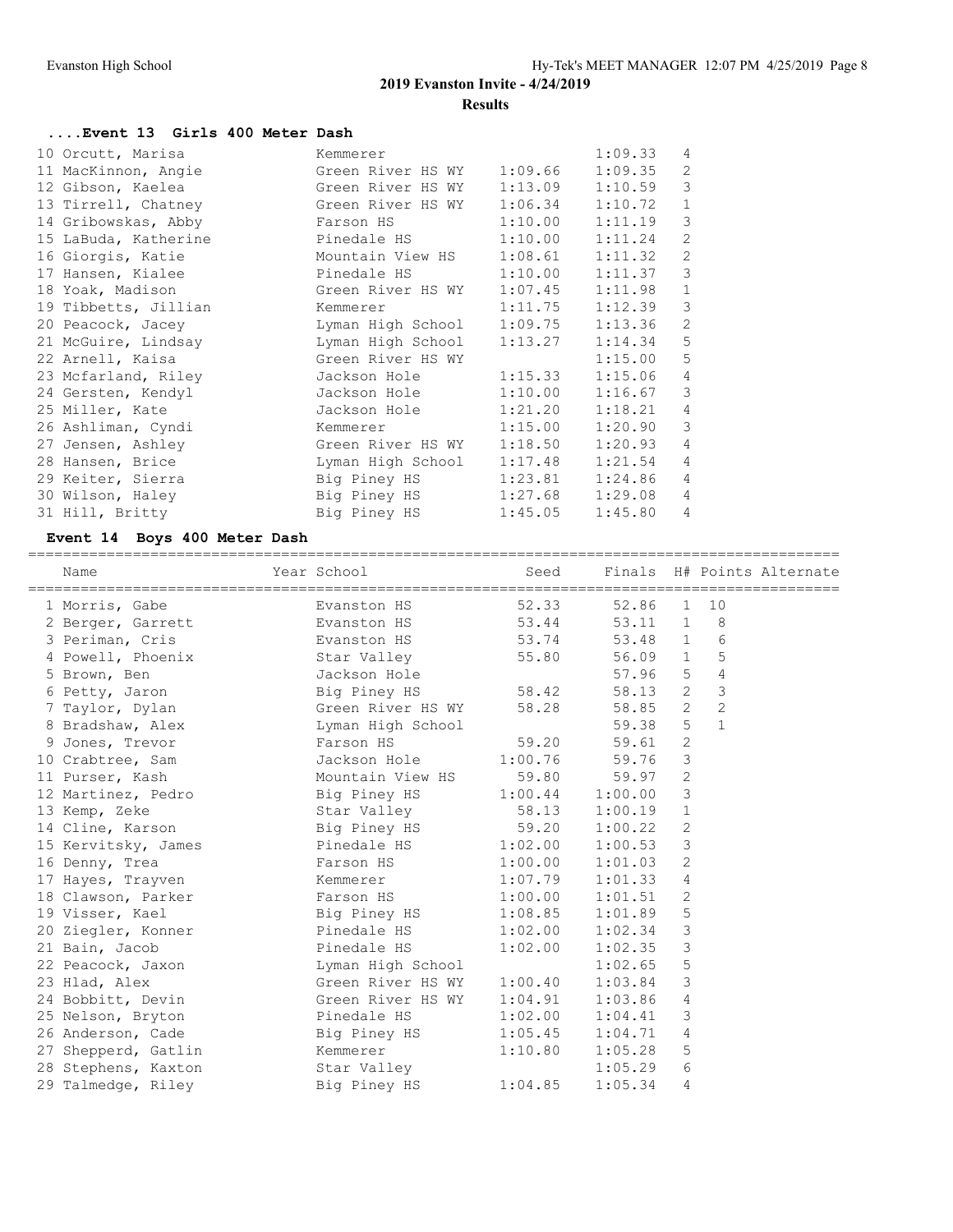### **....Event 14 Boys 400 Meter Dash**

| 30 Stiles, Bridger | Jackson Hole |         | 1:05.58 | - 5 |
|--------------------|--------------|---------|---------|-----|
| 31 Skidmore, Tommy | Kemmerer     |         | 1:05.70 | - 6 |
| 32 Rigo, Anthony   | Pinedale HS  | 1:03.99 | 1:05.99 | - 4 |
| 33 Martin, Dustin  | Big Piney HS | 1:08.28 | 1:07.55 | - 5 |
| 34 Grimes, Michael | Kemmerer     | 1:03.53 | 1:09.81 | - 4 |

# **Event 15 Girls 300 Meter Hurdles**

=============================================================================================

| Name<br>===================                   | Year School<br>==================== | Seed    |           |                         |                | Finals H# Points Alternate |
|-----------------------------------------------|-------------------------------------|---------|-----------|-------------------------|----------------|----------------------------|
| 1 Romasko, Isabella               Pinedale HS |                                     | 46.00   | 47.93     | $\mathbf{1}$            | 10             |                            |
| 2 Hall, Gabby                                 | Evanston HS                         | 49.61   | 49.24 1   |                         | - 8            |                            |
| 3 Barker, Mia                                 | Evanston HS                         | 51.23   | $50.35$ 2 |                         | 6              |                            |
| 4 Menolascino, Jueliet <a> Jackson Hole</a>   |                                     | 51.00   | $50.39$ 1 |                         | 5              |                            |
| 5 Munoz, Lillian                              | Green River HS WY                   | 50.29   | $50.51$ 1 |                         | 4              |                            |
| 6 Foster, Rachel                              | Big Piney HS                        | 50.56   | $50.53$ 1 |                         | 3              |                            |
| 7 Bradshaw, McKinley Man High School          |                                     | 50.41   | $50.65$ 1 |                         | $\overline{c}$ |                            |
| 8 Barker, Stacia                              | Evanston HS                         | 50.58   | 51.44 1   |                         | $\mathbf{1}$   |                            |
| 9 Hagler, Brooklynn Kemmerer                  |                                     | 51.22   | 52.47     | 1                       |                |                            |
| 10 Ferrell, Liberty Green River HS WY         |                                     | 51.97   | 52.85 2   |                         |                |                            |
| 11 Clarke, Laurel                             | Kemmerer                            | 54.35   | 53.42 2   |                         |                |                            |
| 12 Holt, Taryn                                | Evanston HS                         | 53.14   | 53.62     | $\overline{2}$          |                |                            |
| 13 Gribowskas, Abby Farson HS                 |                                     | 56.00   | 53.63 3   |                         |                |                            |
| 14 Dauwen, Riley                              | Pinedale HS                         | 52.81   | 53.68 2   |                         |                |                            |
| 15 Teppo, Aniya                               | Farson HS                           | 53.50   | 53.87     | 2                       |                |                            |
| 16 Lainhart, Jessica bar Star Valley          |                                     | 53.39   | 54.44     | 2                       |                |                            |
| 17 Hibbert, Jakobi Big Piney HS               |                                     | 53.53   | 54.81     | 2                       |                |                            |
| 18 Thoren, Kelsey                             | Farson HS                           |         | 56.40 5   |                         |                |                            |
| 19 Meyring, Kaitlin                           | Jackson Hole                        | 58.00   | 56.62 3   |                         |                |                            |
| 20 Heward, Riley Jo                           | Star Valley                         | 57.13   | 56.84 3   |                         |                |                            |
| 21 Chamberland, Bailey                        | Jackson Hole                        | 1:05.00 | 56.93     | $\overline{4}$          |                |                            |
| 22 Wilson, Sarah                              | Green River HS WY                   | 56.35   | 57.25     | $\overline{\mathbf{3}}$ |                |                            |
| 23 Anderson, Rayne <b>Banda</b> Pinedale HS   |                                     |         | 58.28     | 5                       |                |                            |
| 24 Irvine, Jade                               | Evanston HS                         | 1:00.79 | 59.00     | $\overline{4}$          |                |                            |
| 25 Jones, Chandler                            | Big Piney HS                        | 57.33   | 59.68 3   |                         |                |                            |
| 26 Thoren, Tyra                               | Farson HS                           |         | 1:01.34   | 5                       |                |                            |
| 27 Thoman, Hayden                             | Big Piney HS 1:03.24                |         | 1:01.76   | 4                       |                |                            |
| 28 Kirkwood, Annalee                          | Big Piney HS 1:04.60                |         | 1:02.46   | $\overline{4}$          |                |                            |
| 29 Sambrano, Ceci                             | Big Piney HS                        | 59.14   | 1:04.06   | 3                       |                |                            |
| 30 Reed, Abby                                 | Big Piney HS                        | 1:08.24 | 1:06.43   | 5                       |                |                            |
|                                               |                                     |         |           |                         |                |                            |

### **Event 16 Boys 300 Meter Hurdles**

| Name                  | Year School       | Seed  | Finals |                |               | H# Points Alternate |
|-----------------------|-------------------|-------|--------|----------------|---------------|---------------------|
| 1 Francom, Cade       | Evanston HS       | 43.66 | 42.21  |                | 10            |                     |
| 2 Gribowskas, Michael | Farson HS         | 49.00 | 44.64  | $\overline{2}$ | - 8           |                     |
| 3 Roberts, Hayden     | Green River HS WY | 48.00 | 45.81  | $\overline{1}$ | 6             |                     |
| 4 Elliott, Teagan     | Big Piney HS      | 46.97 | 46.20  | $\overline{1}$ | 5             |                     |
| 5 Pluid, Bryan        | Big Piney HS      | 47.93 | 46.98  | $\overline{1}$ | 4             |                     |
| 6 Stucki, Austin      | Star Valley       | 48.00 | 47.99  | 2              | 3             |                     |
| 7 Fox, Austin         | Green River HS WY | 49.16 | 48.03  | 2              | $\mathcal{L}$ |                     |
| 8 Knutsen, Caleb      | Mountain View HS  | 46.49 | 48.75  |                |               |                     |
| 9 McKane, Tyson       | Kemmerer          | 46.44 | 49.39  |                |               |                     |
| 10 Johnson, Levi      | Farson HS         |       | 52.64  | -2             |               |                     |
| 11 Bressler, Jeremiah | Jackson Hole      | 58.00 | 53.93  | 2              |               |                     |
|                       |                   |       |        |                |               |                     |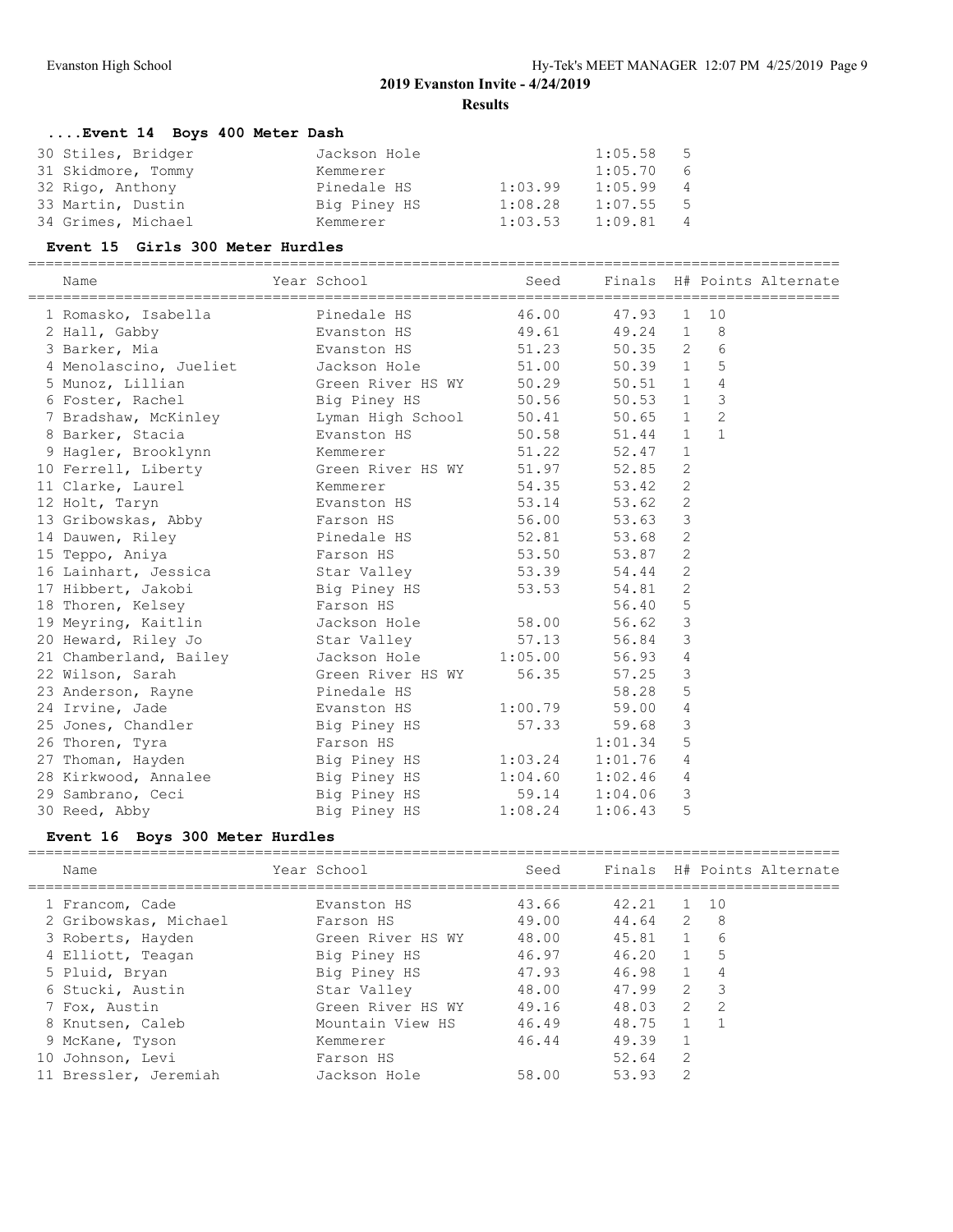### **....Event 16 Boys 300 Meter Hurdles**

| 12 Roberson, Bridger | Star Valley  | 54.17   | 54.93 2 |  |
|----------------------|--------------|---------|---------|--|
| 13 Smith, Braxton    | Big Piney HS | 1:02.39 | 58.11 2 |  |

#### **Event 17 Girls 800 Meter Run**

=============================================================================================

| Name                 | Year School       | Seed    |         |                |                | Finals H# Points Alternate |
|----------------------|-------------------|---------|---------|----------------|----------------|----------------------------|
| 1 Jones, Muriel      | Big Piney HS      | 2:31.72 | 2:28.58 | $\mathbf{1}$   | 10             |                            |
| 2 Smith, Parker      | Jackson Hole      | 2:34.88 | 2:31.23 | $\mathbf{1}$   | 8              |                            |
| 3 Plowman, Kenley    | Kemmerer          | 2:33.13 | 2:31.55 | $\mathbf{1}$   | 6              |                            |
| 4 Harmon, Charity    | Mountain View HS  | 2:40.00 | 2:32.20 | $\mathbf{1}$   | 5              |                            |
| 5 Angell, Jacie      | Star Valley       | 2:41.00 | 2:37.57 | $\mathbf{1}$   | $\overline{4}$ |                            |
| 6 Jensen, Elena      | Lyman High School |         | 2:39.85 | $\mathbf{1}$   | 3              |                            |
| 7 Demander, Lexi     | Evanston HS       | 2:37.78 | 2:42.74 | 1              | $\overline{2}$ |                            |
| 8 Thoren, Ighlee     | Farson HS         |         | 2:43.72 | 2              | $\mathbf{1}$   |                            |
| 9 Scheer, Aden       | Farson HS         | 2:50.02 | 2:44.31 | $\mathbf{1}$   |                |                            |
| 10 Butler, Sammi     | Kemmerer          | 2:47.28 | 2:44.98 | $\mathbf{1}$   |                |                            |
| 11 Julander, Sydnie  | Kemmerer          | 3:01.16 | 2:50.08 | $\mathbf{2}$   |                |                            |
| 12 Coles, Lacy       | Star Valley       | 2:45.00 | 2:51.34 | 1              |                |                            |
| 13 Hale, Emmalee     | Star Valley       | 2:48.00 | 2:51.82 | $\mathbf{1}$   |                |                            |
| 14 Smith, Zaidee     | Jackson Hole      | 2:54.36 | 2:51.96 | 2              |                |                            |
| 15 Long, Caelyn      | Star Valley       | 3:08.00 | 2:52.75 | 2              |                |                            |
| 16 Gibson, Kaelea    | Green River HS WY | 2:49.36 | 2:54.77 | 1              |                |                            |
| 17 Horrocks, Ellie   | Evanston HS       | 3:01.21 | 2:54.91 | 2              |                |                            |
| 18 England, Jill     | Star Valley       | 2:45.00 | 2:55.81 | $\mathbf{1}$   |                |                            |
| 19 Mavy, Eve         | Star Valley       | 2:38.00 | 2:57.07 | $\mathbf{1}$   |                |                            |
| 20 Robertson, Kamery | Evanston HS       | 2:54.02 | 2:59.16 | $\mathbf{1}$   |                |                            |
| 21 MacKinnon, Angie  | Green River HS WY | 2:50.15 | 3:00.21 | $\mathbf{1}$   |                |                            |
| 22 Lyman, Sydney     | Evanston HS       |         | 3:00.37 | 2              |                |                            |
| 23 Hansen, Kialee    | Pinedale HS       | 2:40.00 | 3:00.86 | $\mathbf{1}$   |                |                            |
| 24 Failoni, Sophie   | Kemmerer          | 2:54.10 | 3:01.05 | 2              |                |                            |
| 25 Staheli, Jamie    | Lyman High School |         | 3:02.48 | $\mathbf{2}$   |                |                            |
| 26 Allan, Libby      | Lyman High School | 3:07.26 | 3:03.35 | $\mathbf{2}$   |                |                            |
| 27 Boyer, Tayla      | Green River HS WY |         | 3:03.78 | 2              |                |                            |
| 28 Sepos, Mallory    | Evanston HS       | 3:02.26 | 3:05.41 | 2              |                |                            |
| 29 Thiess, Lydia     | Jackson Hole      | 3:10.00 | 3:12.27 | $\mathbf{2}$   |                |                            |
| 30 Quick, Raelyn     | Farson HS         |         | 3:17.51 | 2              |                |                            |
| 31 Jensen, Ashley    | Green River HS WY | 3:23.00 | 3:19.21 | 2              |                |                            |
| 32 Dyer, Tatum       | Star Valley       | 3:18.00 | 3:25.09 | 2              |                |                            |
| 33 Mason, Riley      | Pinedale HS       | 3:27.00 | 3:38.79 | $\overline{2}$ |                |                            |

# **Event 18 Boys 800 Meter Run**

| Name               | Year School       | Seed    | Finals  |              |      | H# Points Alternate |
|--------------------|-------------------|---------|---------|--------------|------|---------------------|
| 1 Hills, Brody     | Jackson Hole      | 2:04.00 | 2:08.24 |              | 1 10 |                     |
| 2 Valerio, Marcos  | Green River HS WY | 2:04.17 | 2:09.32 |              | -8   |                     |
| 3 Gibson, Drew     | Green River HS WY | 2:06.18 | 2:10.88 | $\mathbf{1}$ | 6    |                     |
| 4 Erickson, Tanner | Mountain View HS  | 2:12.00 | 2:13.61 |              | 5    |                     |
| 5 Ramos, Anival    | Pinedale HS       | 2:10.00 | 2:13.82 |              | 4    |                     |
| 6 Hunt, Logan      | Evanston HS       | 2:14.85 | 2:14.25 |              | 3    |                     |
| 7 Gomez, Robert    | Evanston HS       | 2:15.30 | 2:14.76 |              | 2    |                     |
| 8 Brazil, Brandon  | Jackson Hole      | 2:10.00 | 2:17.63 |              |      |                     |
| 9 Reichl, Logan    | Green River HS WY | 2:19.32 | 2:18.82 |              |      |                     |
| 10 Fanos, Jesse    | Lyman High School |         | 2:19.45 | -2           |      |                     |
| 11 Driver, Logan   | Evanston HS       | 2:17.73 | 2:22.16 |              |      |                     |
|                    |                   |         |         |              |      |                     |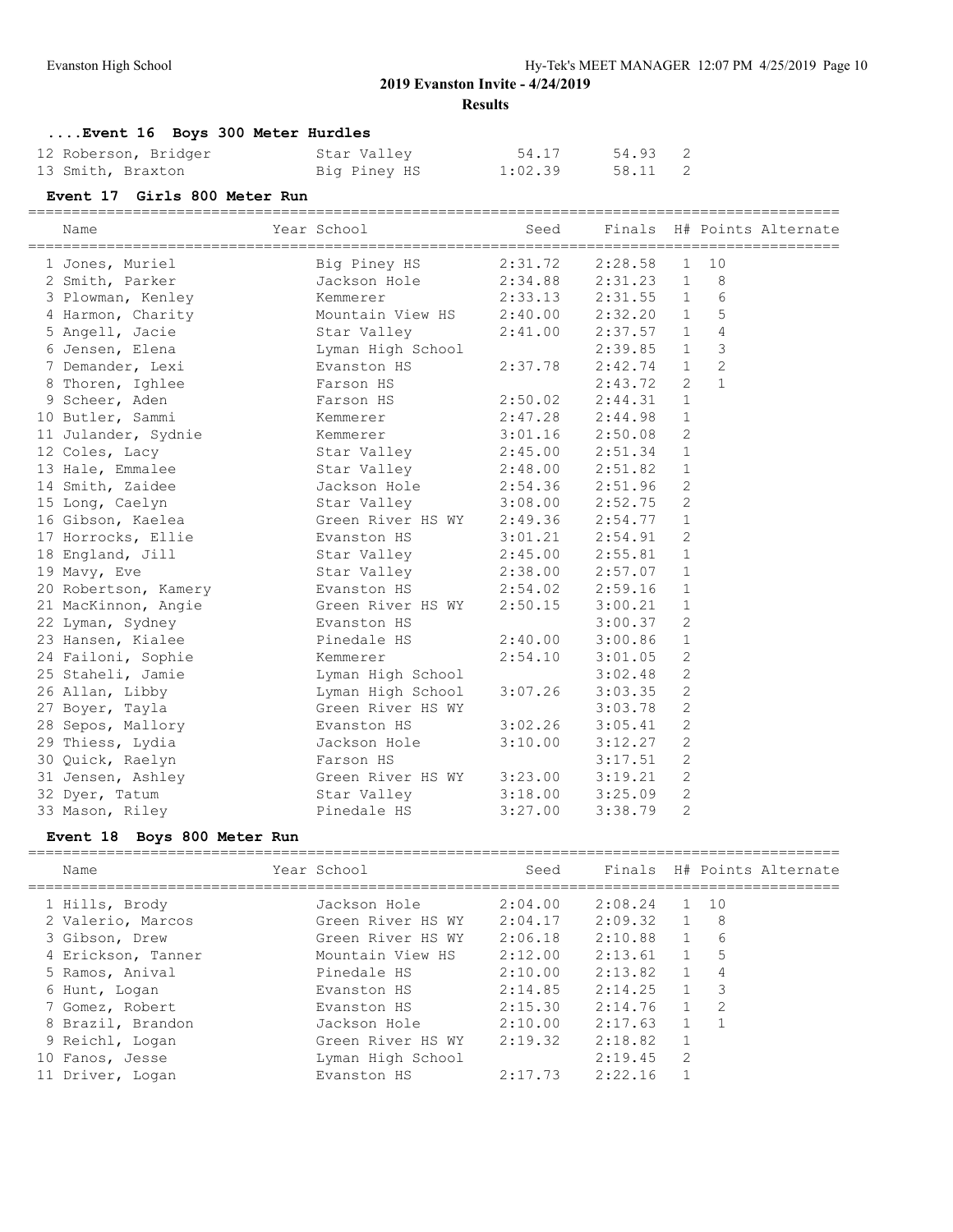| Event 18 Boys 800 Meter Run |                           |         |         |                |
|-----------------------------|---------------------------|---------|---------|----------------|
|                             |                           | 2:17.00 | 2:24.12 | $\mathbf{1}$   |
| 12 Jones, Trevor            | Farson HS                 |         |         |                |
| 13 Jones, Carson            | Farson HS                 | 2:15.00 | 2:24.92 | $\mathbf{1}$   |
| 14 Trujillo, Joseph         | Evanston HS               | 2:22.13 | 2:29.48 | $\mathbf{1}$   |
| 15 Winfield, Charles        | Evanston HS               |         | 2:31.42 | $\overline{c}$ |
| 16 Hayes, Trayven           | Kemmerer                  |         | 2:32.89 | $\overline{c}$ |
| 17 Clawson, Parker          | Farson HS                 | 2:25.00 | 2:33.12 | $\overline{2}$ |
| 18 Kolasky, Ethan           | Jackson Hole              | 2:25.00 | 2:33.26 | $\mathbf{1}$   |
| 19 Pinkerton, Nate          | Kemmerer                  | 2:43.30 | 2:35.86 | $\overline{c}$ |
| 20 Runion, Aiden            | Kemmerer                  | 2:49.34 | 2:36.06 | $\overline{c}$ |
| 21 Bobbitt, Devin           | Green River HS WY 2:34.35 |         | 2:37.17 | $\overline{c}$ |
| 22 Rigo, Anthony            | Pinedale HS               | 2:38.00 | 2:37.56 | $\overline{c}$ |
| 23 Anderson, Ayden          | Evanston HS               |         | 2:38.26 | $\overline{c}$ |
| 24 Dearden, Brayden         | Kemmerer                  | 2:41.70 | 2:40.64 | $\overline{c}$ |
| 25 Martin, Dustin           | Big Piney HS              |         | 2:40.90 | $\overline{c}$ |
| 26 Anderson, Cade           | Big Piney HS              | 2:38.40 | 2:41.24 | $\overline{2}$ |
| 27 Westenskow, Jared        | Green River HS WY 2:32.87 |         | 2:41.83 | $\overline{c}$ |
| 28 Killian, Grady           | Kemmerer                  | 2:39.86 | 2:42.16 | $\overline{c}$ |
| 29 Orm, Mason               | Pinedale HS               | 2:30.00 | 2:46.10 | $\overline{c}$ |
| 30 Bennett, Brayden         | Big Piney HS              |         | 3:02.40 | $\overline{2}$ |

### **Event 19 Girls 200 Meter Dash**

=============================================================================================

| Name                    | Year School       | Seed  |                 |                |                | Finals H# Points Alternate |
|-------------------------|-------------------|-------|-----------------|----------------|----------------|----------------------------|
| 1 Rogers, Roxanne       | Pinedale HS       | 29.60 | 25.85           | 2              | 10             |                            |
| 2 Peden, Nicole         | Lyman High School | 27.81 | 26.73           | $\mathbf{1}$   | 8              |                            |
| 3 Nelson, Tia           | Evanston HS       | 28.44 | $27.02$ 1       |                | 6              |                            |
| 4 Dauwen, Riley         | Pinedale HS       | 28.32 | 27.25           | $\overline{1}$ | 5              |                            |
| 5 Taylor, Torry         | Big Piney HS      | 28.64 | $27.72 \quad 1$ |                | $\overline{4}$ |                            |
| 6 Teppo, Aniya          | Farson HS         | 28.20 | 27.82 1         |                | 3              |                            |
| 7 Wolfley, McCora       | Star Valley       | 28.13 | 27.87           | $\mathbf{1}$   | $\overline{2}$ |                            |
| 8 Orcutt, Marisa        | Kemmerer          | 28.53 | 27.94           | $\mathbf{1}$   | $\mathbf{1}$   |                            |
| 9 Acosta, Alda          | Big Piney HS      | 29.35 | 28.42           | 2              |                |                            |
| 10 Butler, Sammi        | Kemmerer          | 29.80 | 29.00           | $\overline{2}$ |                |                            |
| 11 Bradshaw, Taylor     | Mountain View HS  | 30.50 | 29.35           | 3              |                |                            |
| 12 Davis, Abby          | Star Valley       | 31.30 | 29.44           | $\overline{4}$ |                |                            |
| 13 Dubisz, Emma         | Star Valley       | 29.20 | 29.70           | 2              |                |                            |
| 14 Harber, Maggie       | Pinedale HS       | 29.95 | 29.77           | $\mathcal{S}$  |                |                            |
| 15 Hagler, Brooklynn    | Kemmerer          | 30.02 | 29.84           | 3              |                |                            |
| 16 Johnson, Teegan      | Pinedale HS       | 29.70 | 29.90           | $\mathbf{2}$   |                |                            |
| 17 Erickson, Shay       | Star Valley       | 29.50 | 30.07           | 2              |                |                            |
| 18 Clarke, Laurel       | Kemmerer          | 31.25 | 30.49           | $\overline{4}$ |                |                            |
| 19 Nebeker, Challis     | Lyman High School | 30.23 | 30.54           | $\mathbf{3}$   |                |                            |
| 20 Cherrington, Allysse | Mountain View HS  | 34.90 | 30.85           | 6              |                |                            |
| 21 Zachmann, Julia      | Star Valley       | 30.50 | 30.93           | $\mathcal{S}$  |                |                            |
| 22 Hoopes, Halli        | Star Valley       | 31.60 | 30.99           | 5              |                |                            |
| 23 Jaggi, Spring        | Lyman High School | 30.87 | 31.01           | 4              |                |                            |
| 24 Julander, Sydnie     | Kemmerer          | 31.20 | 31.04           | 4              |                |                            |
| 25 Gregg, Anna          | Jackson Hole      |       | 31.10           | 7              |                |                            |
| 26 Zarate, Andrea       | Jackson Hole      | 32.17 | 31.34           | 5              |                |                            |
| 27 Thomas, Rhyan        | Lyman High School | 31.70 | 31.71           | 5              |                |                            |
| 28 Peacock, Jacey       | Lyman High School | 31.48 | 32.01           | 4              |                |                            |
| 29 Farnsworth, Brynlee  | Mountain View HS  |       | 32.02           | 8              |                |                            |
| 30 Nate, Hadli          | Pinedale HS       | 30.90 | 32.18           | $\overline{4}$ |                |                            |
| 31 Miller, Kate         | Jackson Hole      |       | 32.20           | 8              |                |                            |
| 32 Jones, Taylor        | Pinedale HS       | 30.20 | 32.39           | 3              |                |                            |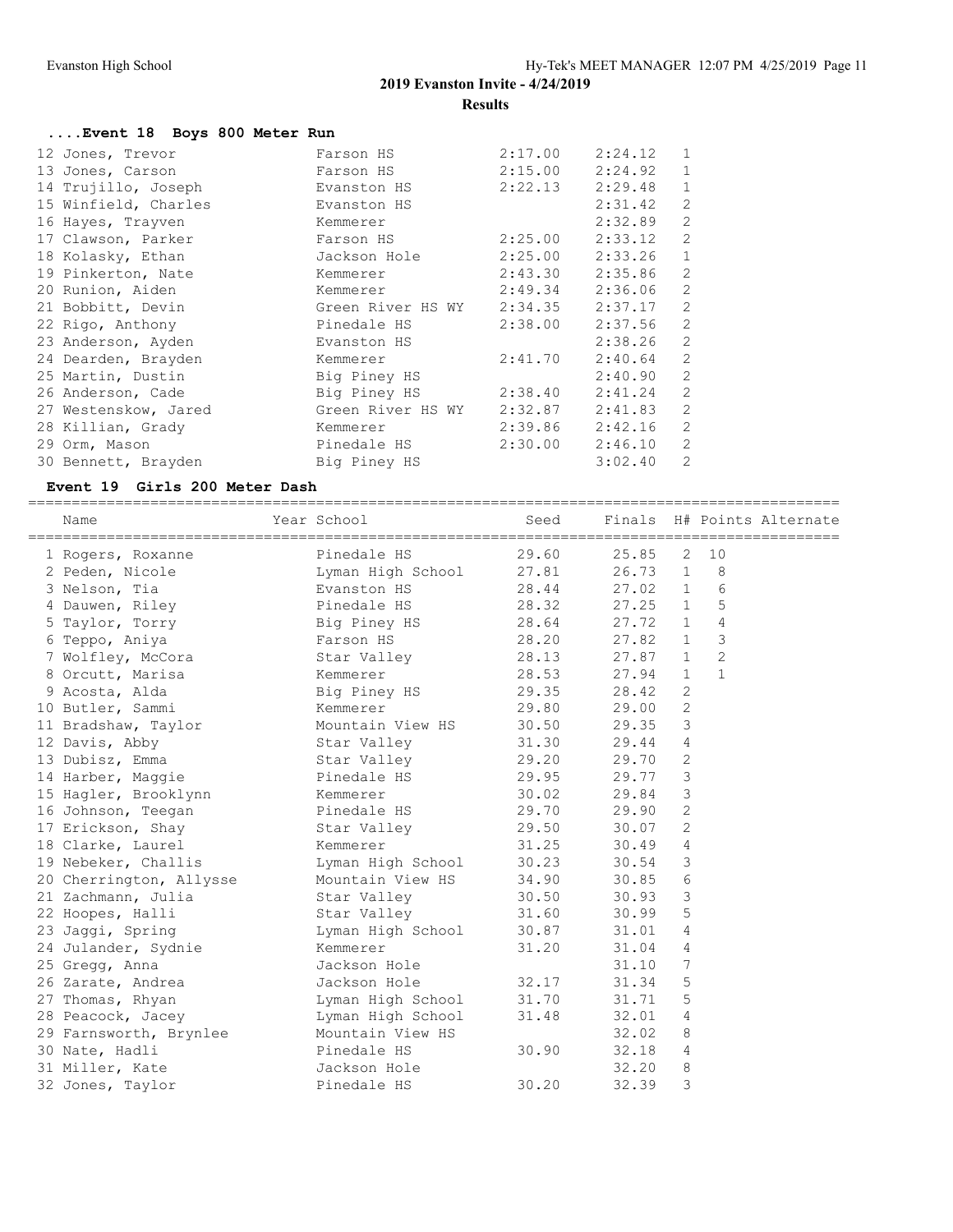#### **....Event 19 Girls 200 Meter Dash**

| 33 Douglass, Morgan         | Lyman High School |       | 32.52 | 7 |
|-----------------------------|-------------------|-------|-------|---|
| 34 Davis, April             | Star Valley       |       | 32.59 | 7 |
| 35 Sambrano, Xavia          | Big Piney HS      | 32.20 | 32.62 | 5 |
| 36 McGuire, Lindsay         | Lyman High School | 32.81 | 32.76 | 6 |
| 37 Thoman, Hayden           | Big Piney HS      | 32.22 | 32.87 | 6 |
| 38 Kunard, Tatum            | Pinedale HS       | 31.60 | 33.07 | 5 |
| 39 Anderson, Rayne          | Pinedale HS       | 30.80 | 33.16 | 3 |
| 40 Mayo, Sarah              | Jackson Hole      | 33.24 | 33.17 | 6 |
| 41 Ashliman, Cyndi          | Kemmerer          | 31.40 | 33.27 | 4 |
| 42 Neilson, Kaycee          | Farson HS         |       | 33.70 | 8 |
| 43 Pombar, Carlota          | Mountain View HS  | 31.65 | 33.85 | 5 |
| 44 Reed, Abby               | Big Piney HS      | 32.11 | 34.57 | 5 |
| 45 Barlow, Sage             | Jackson Hole      | 34.44 | 34.73 | 6 |
| 46 Keiter, Sierra           | Big Piney HS      | 32.99 | 34.83 | 6 |
| 47 Wilson, Haley            | Big Piney HS      | 29.90 | 35.40 | 2 |
| 48 Turner, Kaylee           | Star Valley       | 41.10 | 37.89 | 7 |
| 49 Tessti-Menetti, Beatrice | Star Valley       | 41.10 | 39.27 | 7 |
| 50 Hill, Britty             | Big Piney HS      | 42.85 | 41.50 | 7 |

#### **Event 20 Boys 200 Meter Dash**

============================================================================================= Name Year School Seed Finals H# Points Alternate ============================================================================================= 1 Ziegler, Kade Pinedale HS 23.35 23.01 1 10 2 Hughes, Tate Big Piney HS 24.93 24.03 1 8 3 Martinez, Austin Quin Kemmerer 25.15 24.14 2 6 4 White, Colby Pinedale HS 24.60 24.18 1 5 5 Long, Lincoln Big Piney HS 24.87 24.34 1 4 6 Gribowskas, Michael Farson HS 24.50 24.45 1 3 7 Knutsen, Caleb Mountain View HS 26.00 24.54 3 2 8 Rosas, Quinten Kemmerer 25.32 24.56 2 1 9 Moorman, Breyden Green River HS WY 24.78 24.89 1 10 Pluhar, Corbin Star Valley 25.40 24.99 2 11 Rosen, Charlie Jackson Hole 25.71 25.08 2 12 Clinger, Gabe Star Valley 26.50 25.27 3 13 Hayes, Trayven **Kemmerer** 27.72 25.46 5 14 Bradshaw, Alex Lyman High School 25.56 25.71 2 15 Cline, Karson Big Piney HS 26.39 25.76 3 16 Fox, Austin Green River HS WY 27.76 25.90 5 17 Kervitsky, James Pinedale HS 26.04 8 18 Taylor, Dylan Green River HS WY 25.49 26.09 2 19 Mitchell, Jagger Evanston HS 26.77 26.21 4 20 Dean, Logan Evanston HS 26.26 8 21 Ziegler, Konner Pinedale HS 26.88 26.29 4 22 Camacho, Kaileb Star Valley 26.80 26.30 4 23 Matthews, Nate  $26.60$  26.33 3 24 Keeler, Karson Farson HS 27.80 26.52 5 25 Erickson, Skyler Pinedale HS 28.52 27.09 5 26 Sims, Hunter Evanston HS 29.56 27.22 6 27 Stevenson, Jaden Evanston HS 29.36 27.31 6 28 Stiles, Bridger Jackson Hole 27.32 8 28 Hajba, Joe Big Piney HS 27.42 27.32 4 30 Layton, Gavin Evanston HS 28.21 27.56 5 31 Hong, Alex Jackson Hole 27.62 8 32 Lucas, Colby Big Piney HS 28.90 27.77 5 33 Bell, Dalton Big Piney HS 29.46 27.85 6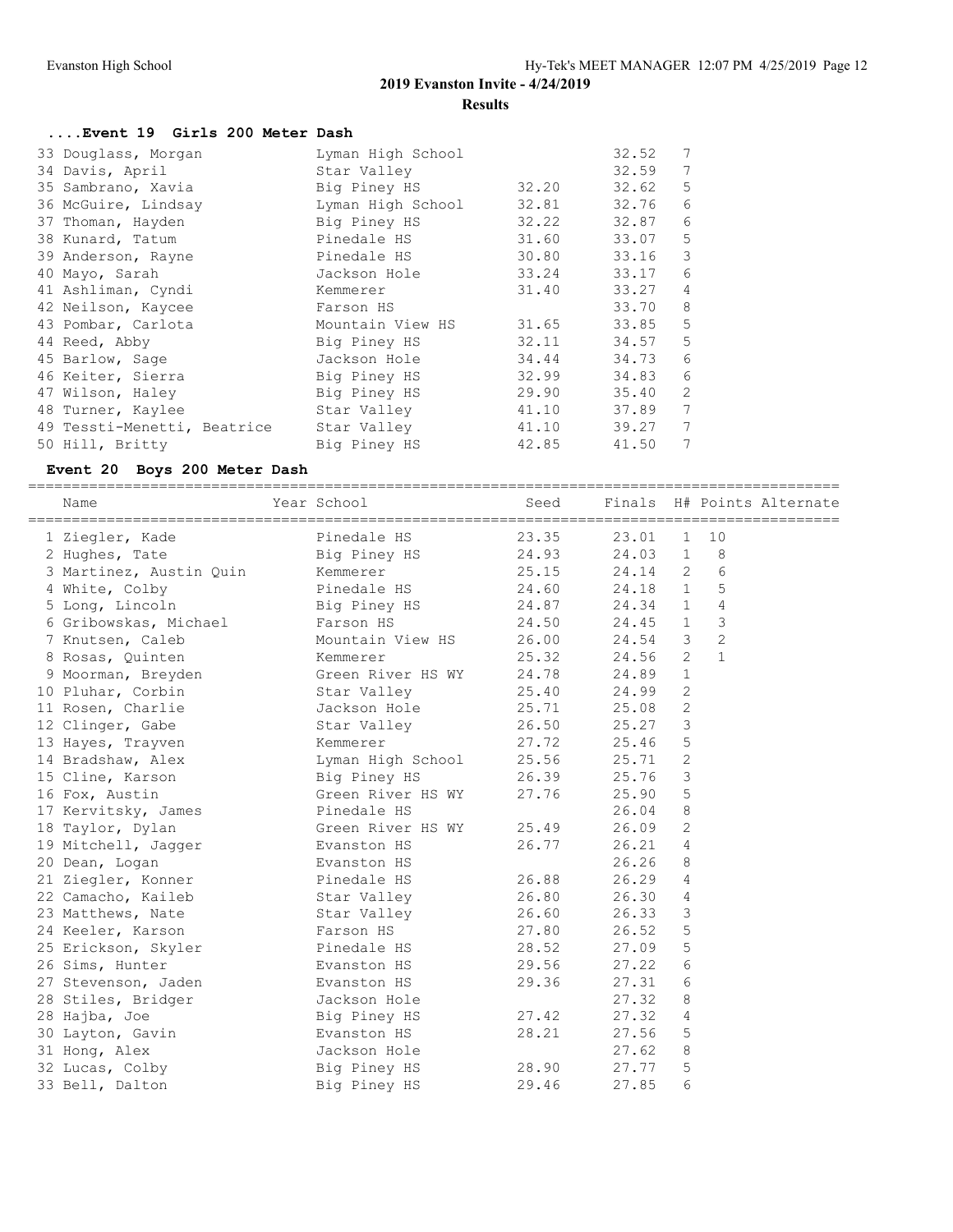#### **....Event 20 Boys 200 Meter Dash**

| 34 Denny, Trea          | Farson HS         | 32.20 | 27.88 | $7\phantom{.0}$ |
|-------------------------|-------------------|-------|-------|-----------------|
| 35 Seamons, Hunter      | Star Valley       | 28.40 | 28.47 | 5               |
| 36 Ponce-ramirez, Jesus | Jackson Hole      | 28.54 | 28.68 | 5               |
| 37 Talmedge, Riley      | Big Piney HS      | 29.50 | 28.70 | 6               |
| 38 Pinkerton, Nate      | Kemmerer          | 29.57 | 28.71 | 6               |
| 39 Smith, Sadler        | Jackson Hole      | 30.28 | 28.93 | 7               |
| 40 Sandoval, Alex       | Lyman High School |       | 28.96 | 8               |
| 40 Shepperd, Gatlin     | Kemmerer          | 30.68 | 28.96 | 7               |
| 42 McClure, Isaac       | Star Valley       | 30.07 | 29.13 | 7               |
| 43 Walton, Koy          | Big Piney HS      | 29.77 | 29.17 | 6               |
| 44 Rigo, Anthony        | Pinedale HS       |       | 29.79 | 8               |
| 45 Visser, Kael         | Big Piney HS      | 30.10 | 29.84 | 7               |
| 46 Chadwick, Caleb      | Star Valley       | 27.00 | 30.15 | 4               |
| 47 Runion, Aiden        | Kemmerer          | 27.72 | 31.65 | 4               |

#### **Event 21 Girls 3200 Meter Run**

========================================================================================== Name Year School Seed Finals Points Alternate ========================================================================================== 1 Worley, Reghan Evanston HS 11:44.50 12:17.80 10 2 Arnell, Kaisa Green River HS WY 12:47.24 12:32.65 8 3 Cornish, Andie Jackson Hole 12:20.00 12:42.17 6 4 Williams, Lilly Evanston HS 12:56.62 12:52.16 5 5 Brazil, Lily Jackson Hole 12:50.00 13:00.18 4 6 Yoak, Madison Green River HS WY 13:12.07 3 7 Scheer, Aden Farson HS 13:30.32 2

#### **Event 22 Boys 3200 Meter Run**

| Name               | Year School                | Seed     |                       | Finals Points Alternate |
|--------------------|----------------------------|----------|-----------------------|-------------------------|
| 1 Mitchelson, Lain | Farson HS                  | 10:20.00 | 10:59.02              | 10                      |
| 2 Wheeler, Mason   | Jackson Hole               |          | $11:05.69$ $11:08.69$ | 8                       |
| 3 Sherwin, Greg    | Green River HS WY 11:17.42 |          | 11:21.26              | 6                       |
| 4 Jones, Cree      | Farson HS                  |          | 11:23.54              | 5                       |
| 5 Day, Degory      | Evanston HS                |          | 12:19.11              | 4                       |
| 6 Conrad, Noah     | Evanston HS                | 12:51.67 | 13:11.42              | 3                       |
| 7 Gailey, Kaden    | Green River HS WY          | 12:41.96 | 13:32.20              | 2                       |
| 8 Hansen, Evin     | Green River HS WY          | 12:35.01 | 13:42.80              |                         |
| 9 Dearden, Brayden | Kemmerer                   | 14:38.32 | 14:46.13              |                         |
|                    |                            |          |                       |                         |

#### **Event 23 Girls 4x400 Meter Relay**

| School                                                                | Seed                                     |                        | Finals Points Alternate |
|-----------------------------------------------------------------------|------------------------------------------|------------------------|-------------------------|
| 1 Big Piney HS 'A'<br>1) Acosta, Alda<br>3) Taylor, Torry             | 2) Jones, Muriel<br>4) Foster, Rachel    | $5:04.00$ $4:28.92$ 10 |                         |
| 2 Green River HS WY 'A'<br>1) Ferrell, Liberty<br>3) MacKinnon, Angie | 2) Munoz, Lillian<br>4) Tirrell, Chatney | $4:41.00$ $4:42.68$    | 8 <sup>8</sup>          |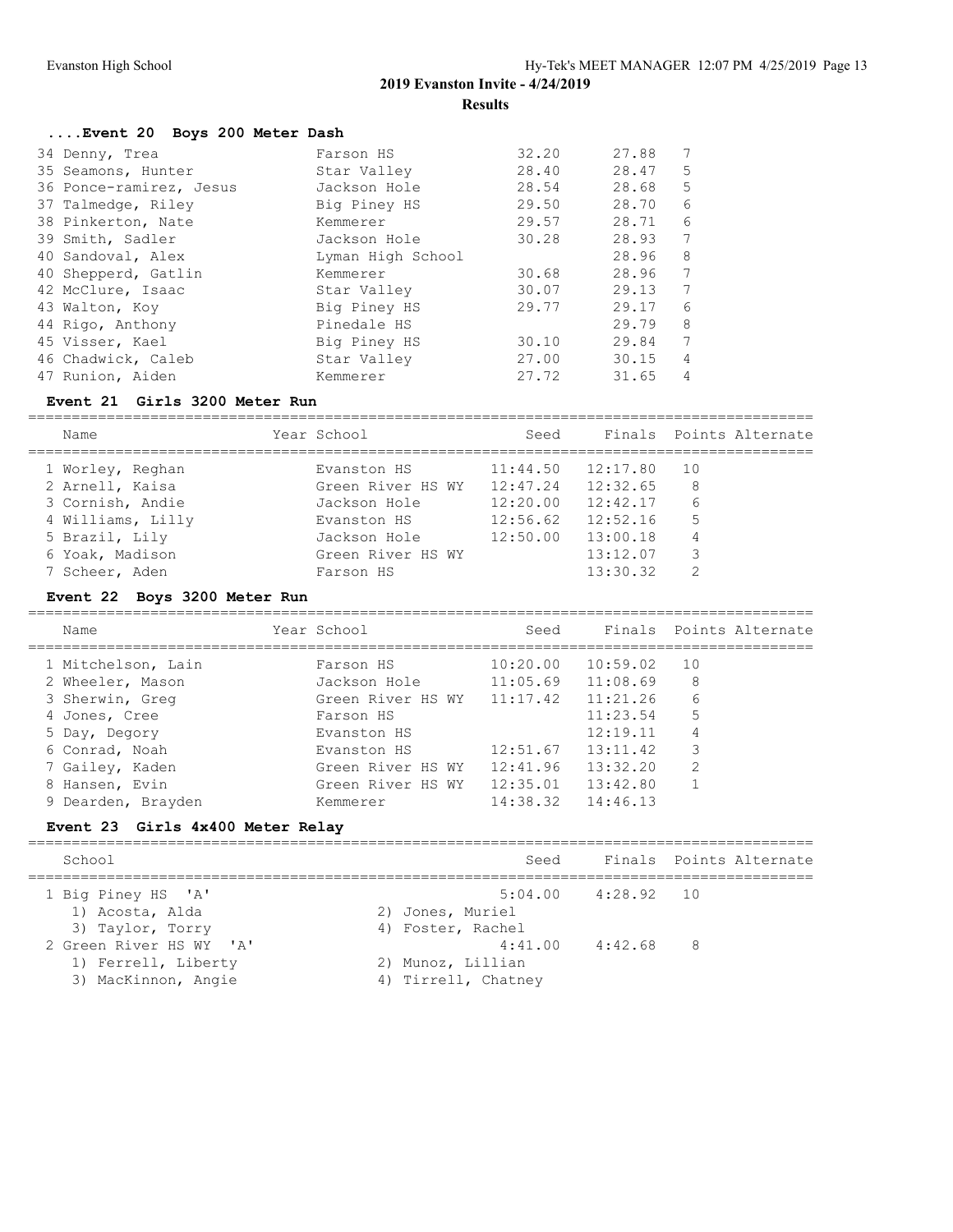**2019 Evanston Invite - 4/24/2019**

### **Results**

#### **Event 24 Boys 4x400 Meter Relay**

| School                  |    | Seed               |                     | Finals Points Alternate |
|-------------------------|----|--------------------|---------------------|-------------------------|
| 1 Evanston HS 'A'       |    | 3:30.00            | 3:32.53             | 10                      |
| 2 Big Piney HS 'A'      |    |                    | $4:00.47$ $3:51.68$ | 8                       |
| 1) Hughes, Tate         |    | 2) Long, Lincoln   |                     |                         |
| 3) Fila, Kaleb          |    | 4) Munoz, Carlos   |                     |                         |
| 3 Green River HS WY 'A' |    |                    | $3:48.00$ $3:52.55$ | 6                       |
| 1) Taylor, Dylan        |    | 2) Fox, Austin     |                     |                         |
| 3) Cudney, Josh         |    | 4) Valerio, Marcos |                     |                         |
| 4 Kemmerer 'A'          |    |                    | 4:04.54             | 5                       |
| 1) Hayes, Trayven       |    | 2) McKane, Tyson   |                     |                         |
| 3) Jackson, Zach        | 4) | Adams, Cameron     |                     |                         |
| 5 Farson HS 'A'         |    |                    | 4:30.09             | 4                       |
|                         |    |                    |                     |                         |

### **Event 25 Girls Pole Vault**

========================================================================================== Name Year School Seed Finals Points Alternate ========================================================================================== 1 Friend, Madison Pinedale HS 10-00.00 10-00.00 10 2 Ellingford, Shelyse Evanston HS 9-00.00 9-06.00 7 2 Nebeker, Challis Lyman High School 10-03.00 9-06.00 7 4 Hiatt, Kaelyn Evanston HS 9-00.00 8-06.00 5 5 Southam, Navy Star Valley 8-00.00 8-00.00 3.50 5 Lange, Victoria Evanston HS 9-00.00 8-00.00 3.50 7 Lehning, Karlee Mountain View HS 7-06.00 7-06.00 1 7 Rogers, Emma Pinedale HS 8-00.00 7-06.00 1 7 Lawrence, Maya Mountain View HS 8-00.00 7-06.00 1 10 Rogers, Roxanne Pinedale HS 7-00.00 6-06.00 11 Barker, Mia Evanston HS 7-00.00 6-00.00 11 Titensor, Talia Star Valley 6-00.00 6-00.00 11 Blevins, Bryssa Evanston HS 6-00.00 11 LaBuda, Katherine Pinedale HS 6-06.00 6-00.00 11 Hibbert, Jakobi Big Piney HS 7-00.00 6-00.00 -- Hunsaker, Hanah Star Valley 6-00.00 NH -- Shaw, Faith  $\begin{array}{ccc} \texttt{Star Valley} & \texttt{7-00.00} & \texttt{NH} \end{array}$  -- Taylor, Torry Big Piney HS 6-06.00 NH -- Stoker, Taylee Star Valley 6-00.00 NH -- Robinson, Layne Star Valley 7-06.00 NH -- Kunard, Tatum Pinedale HS 6-00.00 NH -- Coles, Lacy 6-00.00 NH -- Sepos, Mady Evanston HS NH -- Johnson, Kamden Star Valley 6-00.00 NH

#### **Event 26 Boys Pole Vault**

| Name                | Year School  |                   | Seed         |              |      | Finals Points Alternate |
|---------------------|--------------|-------------------|--------------|--------------|------|-------------------------|
| 1 Micheli, Connor   |              | Mountain View HS  | $15 - 01.00$ | $13 - 04.00$ | 10   |                         |
| 2 Hart, Madden      | Jackson Hole |                   | $12 - 10.00$ | $12 - 04.00$ | 8    |                         |
| 3 Collins, Tanner   |              | Mountain View HS  | $11 - 06.00$ | $11 - 04.00$ | 5.50 |                         |
| 3 Bergstrom, Orion  | Jackson Hole |                   | $11 - 00.00$ | $11 - 04.00$ | 5.50 |                         |
| 5 Smith, Dustin     |              | Mountain View HS  | $11 - 06.00$ | $10 - 10.00$ | 3.50 |                         |
| 5 Bradshaw, Braxton |              | Lyman High School | $10 - 00.00$ | $10 - 10.00$ | 3.50 |                         |
| 7 Little, Zack      | Jackson Hole |                   | $9 - 00.00$  | $10 - 04.00$ | 2    |                         |
| 8 Walker, Mark      |              | Mountain View HS  | $9 - 06.00$  | $9 - 10.00$  |      |                         |
| 9 Petersen, Blake   | Star Valley  |                   | $9 - 06.00$  | $9 - 04.00$  |      |                         |
|                     |              |                   |              |              |      |                         |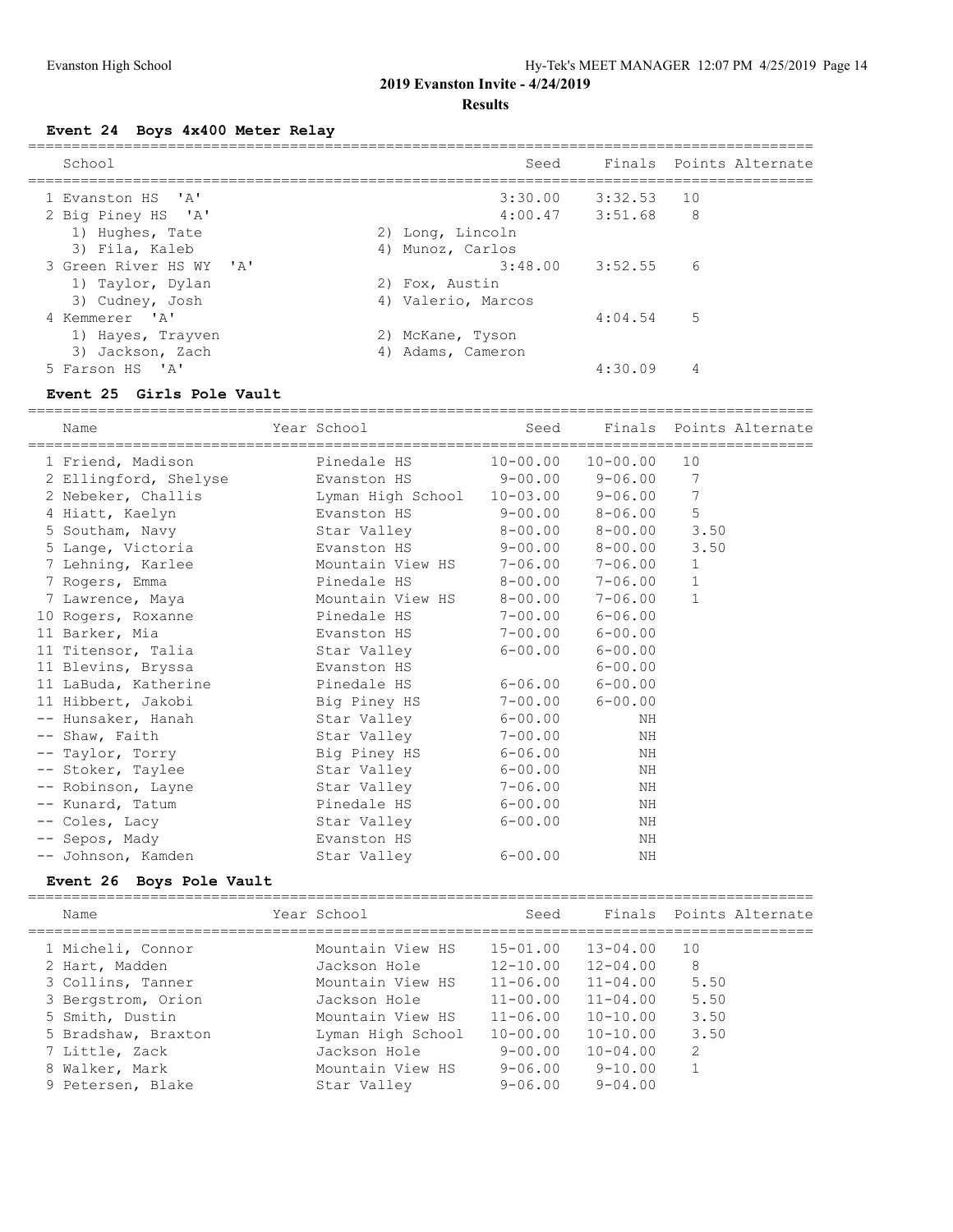### **....Event 26 Boys Pole Vault**

| 9 Barker, Jamin           | Evanston HS       | $10 - 00.00$ | $9 - 04.00$ |
|---------------------------|-------------------|--------------|-------------|
| 11 Carrillo-Zarate, Jesus | Star Valley       | $8 - 06.00$  | $8 - 10.00$ |
| 12 Sandoval, Alex         | Lyman High School |              | $8 - 04.00$ |
| -- Periman, Cris          | Evanston HS       | $13 - 02.00$ | ΝH          |
| -- Rammell, Eli           | Star Valley       | $8 - 00.00$  | ΝH          |
| -- Sweeny, Colter         | Mountain View HS  | $9 - 06.00$  | ΝH          |
| -- Taylor, Trenton        | Big Piney HS      | $9 - 00.00$  | ΝH          |
| -- Ayden, Clark           | Evanston HS       |              | NH          |
| -- Stevenson, Jaden       | Evanston HS       |              | NH          |
| -- Hajba, Joe             | Big Piney HS      |              | NH          |
| -- Knutsen, Caleb         | Mountain View HS  |              | NH          |
| $--$ Day, Jt              | Big Piney HS      |              | ΝH          |
| -- Green, Schyuler        | Evanston HS       |              | ΝH          |
| -- Mitchell, Jaqqer       | Evanston HS       | $9 - 00.00$  | NH          |
| -- Peacock, Jaxon         | Lyman High School | $10 - 06.00$ | NH          |
| -- Bigelow, Noah          | Jackson Hole      |              | NH          |
| -- Mahaffey, Marcus       | Big Piney HS      | $9 - 00.00$  | NH          |

# **Event 27 Girls High Jump**

========================================================================================== Seed Finals Points Alternate

| Name                 | Year School                                                                | Seed        |             |              | Finals Points Alternate |
|----------------------|----------------------------------------------------------------------------|-------------|-------------|--------------|-------------------------|
|                      | 1 Bradshaw, McKinley  Lyman High School 5-06.00                            |             | $5 - 04.00$ | 9            |                         |
|                      | 1 Wilson, Erika                       Green River HS WY     5-04.00        |             | $5 - 04.00$ | 9            |                         |
|                      | 3 Christie, Hannah                       Star Valley               5-04.00 |             | $5 - 02.00$ | 6            |                         |
|                      | 4 Ellingford, Shelyse         Evanston HS         4-11.00                  |             | $5 - 00.00$ | 3.50         |                         |
| 4 Olsen, Otessa      | Star Valley $4-10.00$                                                      |             | $5 - 00.00$ | 3.50         |                         |
| 4 Jenkins, Lily      | Star Valley                                                                | $5 - 02.00$ | $5 - 00.00$ | 3.50         |                         |
| 4 Barker, Stacia     | Evanston HS  4-09.00                                                       |             | $5 - 00.00$ | 3.50         |                         |
| 8 Frantz, Lauren     |                                                                            |             |             | $\mathbf{1}$ |                         |
| 9 Stiles, Lily       | Jackson Hole $4-10.00$ $4-08.00$                                           |             |             |              |                         |
|                      | 9 Santamauro, Bella     Jackson Hole     4-06.00   4-08.00                 |             |             |              |                         |
| 9 Brog, McKenna      | Star Valley                                                                |             | $4 - 08.00$ |              |                         |
| 9 Wolfley, McCora    | Star Valley 5-02.00 4-08.00                                                |             |             |              |                         |
|                      | 13 Fouras, Caroline 5 Jackson Hole 4-04.00 4-06.00                         |             |             |              |                         |
| 13 Gibson, Kaelea    |                                                                            |             |             |              |                         |
| 15 Fouras, Audrey    | Jackson Hole $4-04.00$ $4-04.00$                                           |             |             |              |                         |
| 15 Boulter, McKinley | Pinedale HS   4-06.00   4-04.00                                            |             |             |              |                         |
|                      | 15 Lamoreaux, Taite Mountain View HS 4-06.00 4-04.00                       |             |             |              |                         |
| 18 Sepos, Mallory    | Evanston HS   4-08.00   4-02.00                                            |             |             |              |                         |
| 18 Kane, Marrie      | Jackson Hole $4-02.00$ $4-02.00$                                           |             |             |              |                         |
| 18 Henstra, Abby     | Mountain View HS  4-04.00  4-02.00                                         |             |             |              |                         |
| -- Stitt, Jensey     | Jackson Hole 4-00.00                                                       |             | ΝH          |              |                         |
| -- Wilson, Sarah     | Green River HS WY 4-04.00                                                  |             | ΝH          |              |                         |
|                      | -- Mcfarland, Riley         Jackson Hole         3-10.00                   |             | ΝH          |              |                         |
| -- Cardon, Hailey    | Evanston HS                                                                | $4 - 05.00$ | ΝH          |              |                         |
| -- Sepos, Mady       | Evanston HS 4-04.00                                                        |             | ΝH          |              |                         |
|                      |                                                                            |             |             |              |                         |

### **Event 28 Boys High Jump**

| Name               | Year School  | Seed        |             | Finals Points Alternate |
|--------------------|--------------|-------------|-------------|-------------------------|
| 1 Clevenger, Jaron | Star Valley  | $5 - 10.00$ | 6-02.00     | 10                      |
| 2 Hughes, Tate     | Big Piney HS | $5 - 08.00$ | $6 - 00.00$ | 8                       |
| 3 Clinger, Gabe    | Star Valley  | $5 - 08.00$ | $5 - 08.00$ | 3.50                    |
| 3 Thompson, Tanner | Star Valley  |             | $5 - 08.00$ | 3.50                    |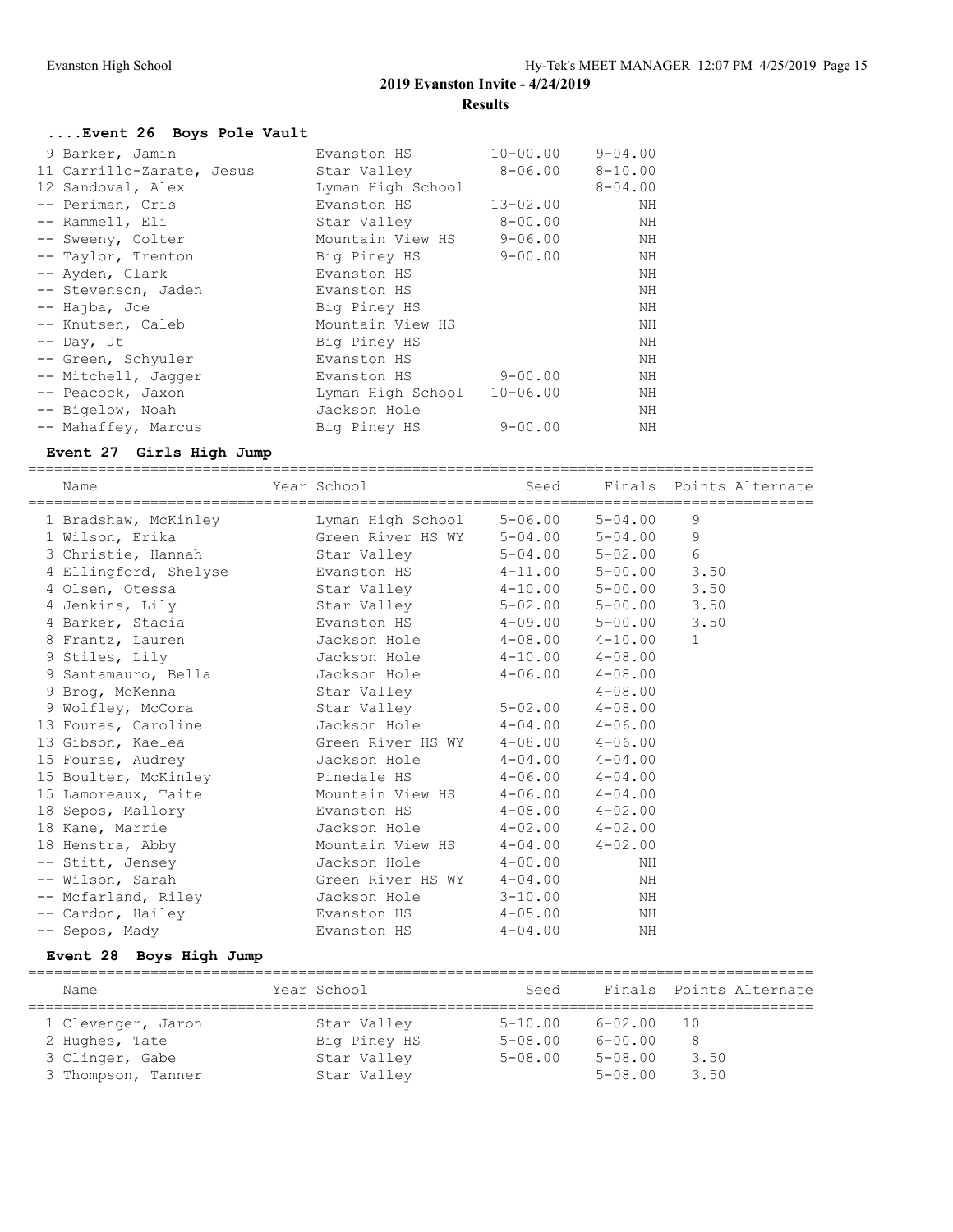| Event 28 Boys High Jump |                   |             |             |      |
|-------------------------|-------------------|-------------|-------------|------|
| 3 Marius, Alex          | Green River HS WY | $5 - 08.00$ | $5 - 08.00$ | 3.50 |
| 3 Adams, Cameron        | Kemmerer          | 5-06.00     | $5 - 08.00$ | 3.50 |
| 3 Bradshaw, Braxton     | Lyman High School | $5 - 10.00$ | $5 - 08.00$ | 3.50 |
| 3 Roberts, Hayden       | Green River HS WY | $5 - 10.00$ | $5 - 08.00$ | 3.50 |
| 9 Dawson, Colter        | Jackson Hole      | $5 - 04.00$ | $5 - 06.00$ |      |
| 10 Elliott, Teagan      | Big Piney HS      | $5 - 06.00$ | $5 - 04.00$ |      |
| 11 Pluid, Bryan         | Big Piney HS      | $5 - 04.00$ | $5 - 02.00$ |      |
| 11 OuinteroFR, Jesus    | Evanston HS       | $5 - 06.00$ | $5 - 02.00$ |      |
| 11 Fox, Austin          | Green River HS WY | $5 - 02.00$ | $5 - 02.00$ |      |
| -- Smith, Sadler        | Jackson Hole      | $5 - 04.00$ | ΝH          |      |
| -- Erickson, Carter     | Star Valley       | $5 - 00.00$ | ΝH          |      |
| -- Camacho, Kaileb      | Star Valley       | $5 - 00.00$ | ΝH          |      |
|                         |                   |             |             |      |

## **Event 29 Girls Long Jump**

| Name                   | Year School       | Seed         | Finals                    | Points Alternate |
|------------------------|-------------------|--------------|---------------------------|------------------|
| 1 Menolascino, Jueliet | Jackson Hole      | $16 - 00.00$ | $17 - 07.75$              | 10               |
| 2 Harber, Anna         | Pinedale HS       |              | $16 - 07.75$ $16 - 09.00$ | 8                |
| 3 Liserio, Adriana     | Pinedale HS       | $16 - 04.00$ | 16-07.75                  | 6                |
| 4 Plowman, Kenley      | Kemmerer          | $15 - 02.50$ | $15 - 10.50$              | 5                |
| 5 Muir, Olivia         | Star Valley       |              | $15 - 10.00$              | 4                |
| 6 Nowakowski, Zocia    | Evanston HS       | $16 - 00.50$ | 15-09.50                  | 3                |
| 7 Friend, Madison      | Pinedale HS       | $16 - 01.00$ | $15 - 09.25$              | $\overline{2}$   |
| 8 Thatcher, Teryn      | Kemmerer          | $15 - 06.00$ | $15 - 05.25$              | $\mathbf{1}$     |
| 9 Brog, McKenna        | Star Valley       |              | $15 - 04.50$              |                  |
| 10 Brady, Mariyah      | Green River HS WY | $15 - 07.00$ | $15 - 03.75$              |                  |
| 11 Frantz, Lauren      | Jackson Hole      | $15 - 03.00$ | $15 - 01.75$              |                  |
| 12 Ross, Reagin        | Jackson Hole      | 14-11.50     | $15 - 00.00$              |                  |
| 13 Santamauro, Bella   | Jackson Hole      | 13-06.00     | $14 - 11.25$              |                  |
| 14 Woodland, Sarah     | Lyman High School | $15 - 10.00$ | $14 - 08.50$              |                  |
| 15 Zachmann, Julia     | Star Valley       | $13 - 07.00$ | $14 - 08.00$              |                  |
| 16 Jaggi, Spring       | Lyman High School | $15 - 05.00$ | $14 - 07.00$              |                  |
| 17 Crothers, Sydney    | Jackson Hole      |              | $14 - 06.50$              |                  |
| 18 Durrant, Madi       | Evanston HS       | $13 - 05.50$ | $14 - 03.00$              |                  |
| 19 Busskohl, Brooklyn  | Lyman High School | 13-08.00     | $14 - 02.00$              |                  |
| 20 Thomas, Rhyan       | Lyman High School | $14 - 03.00$ | $14 - 01.25$              |                  |
| 21 May, Shilah         | Jackson Hole      |              | $14 - 00.75$              |                  |
| 22 Gregg, Anna         | Jackson Hole      | $14 - 09.00$ | $13 - 11.50$              |                  |
| 23 Barker, Mia         | Evanston HS       | $13 - 06.00$ | $13 - 10.75$              |                  |
| 24 Holt, Taryn         | Evanston HS       | $13 - 03.50$ | $13 - 09.50$              |                  |
| 24 Meeks, Olivia       | Mountain View HS  |              | $13 - 09.50$              |                  |
| 26 Douglass, Morgan    | Lyman High School | 13-08.00     | $13 - 09.25$              |                  |
| 27 Irvine, Jade        | Evanston HS       | $12 - 06.00$ | $13 - 09.00$              |                  |
| 28 Sandberg, Tabitha   | Jackson Hole      |              | $13 - 08.75$              |                  |
| 29 Davis, Abby         | Star Valley       | $13 - 07.75$ | $13 - 07.25$              |                  |
| 30 Beardsley, Addee    | Green River HS WY | $10 - 09.00$ | $13 - 07.00$              |                  |
| 31 Teppo, Aniya        | Farson HS         | $14 - 10.00$ | $13 - 06.75$              |                  |
| 32 Fluckiger, Arianna  | Star Valley       | 12-11.00     | $13 - 05.25$              |                  |
| 33 Ferrell, Liberty    | Green River HS WY | $14 - 04.00$ | $13 - 05.00$              |                  |
| 34 Gwilliam, Bella     | Jackson Hole      |              | $13 - 04.75$              |                  |
| 35 Fishman, Mia        | Jackson Hole      |              | $13 - 00.00$              |                  |
| 36 Miller, Kate        | Jackson Hole      |              | $12 - 11.00$              |                  |
| 36 Brinton, Hailey     | Jackson Hole      |              | $12 - 11.00$              |                  |
| 36 Hansen, Brice       | Lyman High School | $12 - 05.00$ | $12 - 11.00$              |                  |
| 39 Brog, McKayla       | Star Valley       | $13 - 00.00$ | $12 - 09.75$              |                  |
|                        |                   |              |                           |                  |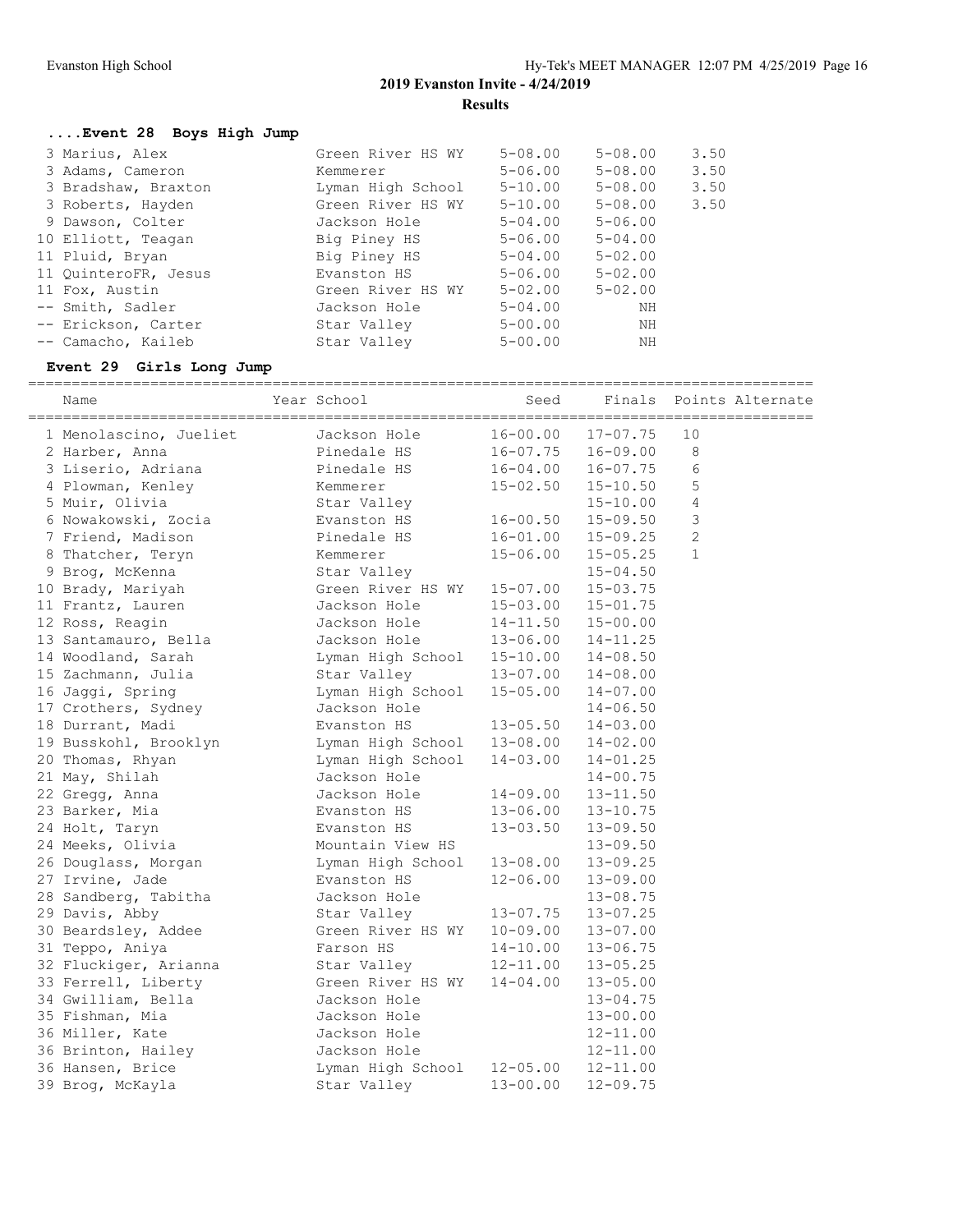| Event 29 Girls Long Jump |                           |              |              |
|--------------------------|---------------------------|--------------|--------------|
| 40 Kunard, Tatum         | Pinedale HS               | 12-07.00     | $12 - 09.00$ |
| 41 Nate, Hadli           | Pinedale HS               | $12 - 03.00$ | $12 - 07.00$ |
| 42 Stuart, Kat           | Mountain View HS          |              | $12 - 06.25$ |
| 43 Shaw, Faith           | Star Valley               |              | $12 - 06.00$ |
| 44 Thoren, Tyra          | Farson HS                 |              | $12 - 02.50$ |
| 44 Stitt, Jensey         | Jackson Hole              |              | $12 - 02.50$ |
| 46 Sambrano, Xavia       | Big Piney HS              | $11 - 07.00$ | $12 - 01.75$ |
| 47 Carlson, Catrina      | Jackson Hole              |              | $12 - 01.00$ |
| 48 Mayo, Sarah           | Jackson Hole              |              | $12 - 00.50$ |
| 48 LaBuda, Katherine     | Pinedale HS               | 12-02.00     | $12 - 00.50$ |
| 50 Hadden, Jade          | Mountain View HS          | $12 - 01.00$ | $11 - 11.00$ |
| 51 Hutchinson, Eliot     | Jackson Hole              |              | $11 - 07.75$ |
| 52 Lamoreaux, Taite      | Mountain View HS          |              | $11 - 05.50$ |
| 53 Kane, Marrie          | Jackson Hole              |              | $11 - 02.25$ |
| 54 Keiter, Sierra        | Big Piney HS              | $11 - 09.00$ | $10 - 11.50$ |
| 54 Enriquez, Bethany     | Jackson Hole              |              | $10 - 11.50$ |
| 56 Keeler, Kaytlyn       | Farson HS                 | $12 - 05.00$ | $10 - 09.25$ |
| 57 Turner, Kaylee        | Star Valley               |              | $10 - 07.00$ |
| 58 Jensen, Sara          | Lyman High School 9-02.00 |              | $10 - 03.00$ |

# **Event 30 Boys Long Jump**

| Year School<br>Name |                   |                           | Seed Finals Points Alternate |                |  |
|---------------------|-------------------|---------------------------|------------------------------|----------------|--|
| 1 Berger, Garrett   | Evanston HS       |                           | 19-11.00 19-10.00            | 10             |  |
| 2 Plowman, Tanner   | Kemmerer          |                           | 19-07.00 19-05.00            | 8              |  |
| 3 Clinger, Gabe     | Star Valley       |                           | $18 - 06.00$ $18 - 10.50$    | 6              |  |
| 4 Keipert, Nate     | Jackson Hole      |                           | $18 - 09.00$ $18 - 08.50$    | 5              |  |
| 5 Sweeny, Colter    | Mountain View HS  |                           | 18-07.00                     | 4              |  |
| 6 Cudney, Josh      | Green River HS WY |                           | 19-02.00 18-06.25            | $\mathfrak{Z}$ |  |
| 7 Pluid, Bryan      | Big Piney HS      |                           | $17 - 05.50$ $18 - 03.00$    | $\overline{c}$ |  |
| 8 Harnack, Thomas   | Pinedale HS       |                           | $19-03.50$ $18-02.00$        | $\mathbf{1}$   |  |
| 9 Oesch, Lane       | Star Valley       | $18 - 06.00$ $17 - 11.50$ |                              |                |  |
| 10 Branson, Luke    | Mountain View HS  |                           | $17 - 10.00$                 |                |  |
| 11 McMullen, Cooper | Jackson Hole      | $17 - 04.00$              | $17 - 09.50$                 |                |  |
| 12 Kervitsky, James | Pinedale HS       |                           | $17 - 03.75$                 |                |  |
| 13 Pluhar, Corbin   | Star Valley       | 16-09.00                  | $17 - 01.00$                 |                |  |
| 14 Bruno, Rowan     | Jackson Hole      |                           | $16 - 11.00$                 |                |  |
| 15 Walker, Aiden    | Jackson Hole      |                           | $16 - 10.00$                 |                |  |
| 16 Petty, Jaron     | Big Piney HS      | 15-08.00 16-05.00         |                              |                |  |
| 16 Walton, Koy      | Big Piney HS      | $13 - 02.00$ $16 - 05.00$ |                              |                |  |
| 18 Stephens, Kaxton | Star Valley       | $15 - 08.00$ $15 - 10.00$ |                              |                |  |
| 19 Marius, Alex     | Green River HS WY | 18-01.00 15-08.50         |                              |                |  |
| 20 Skidmore, Tommy  | Kemmerer          | $14-11.25$ $15-05.25$     |                              |                |  |
| 21 Erickson, Carter | Star Valley       | $13 - 08.00$ $15 - 03.25$ |                              |                |  |
| 22 Nelson, Bryton   | Pinedale HS       | $16 - 00.00$ $15 - 00.00$ |                              |                |  |
| 23 Chadwick, Caleb  | Star Valley       | $15 - 01.00$              | $14 - 10.25$                 |                |  |
| 24 Johnson, Jake    | Jackson Hole      |                           | $14 - 07.00$                 |                |  |
| 25 Ovard, Riley     | Evanston HS       | $14 - 05.50$              | $14 - 04.75$                 |                |  |
| 26 Bell, Dalton     | Big Piney HS      | $15 - 01.00$ $14 - 01.50$ |                              |                |  |
| 27 Ziegler, Konner  | Pinedale HS       | $14 - 08.00$ $13 - 11.00$ |                              |                |  |
| 28 Buchanan, Parker | Star Valley       | $14 - 06.00$ $13 - 04.00$ |                              |                |  |
| 28 Dalton, Ian      | Jackson Hole      |                           | $13 - 04.00$                 |                |  |
| 30 Camacho, Kaileb  | Star Valley       | $14 - 10.00$              | $12 - 00.00$                 |                |  |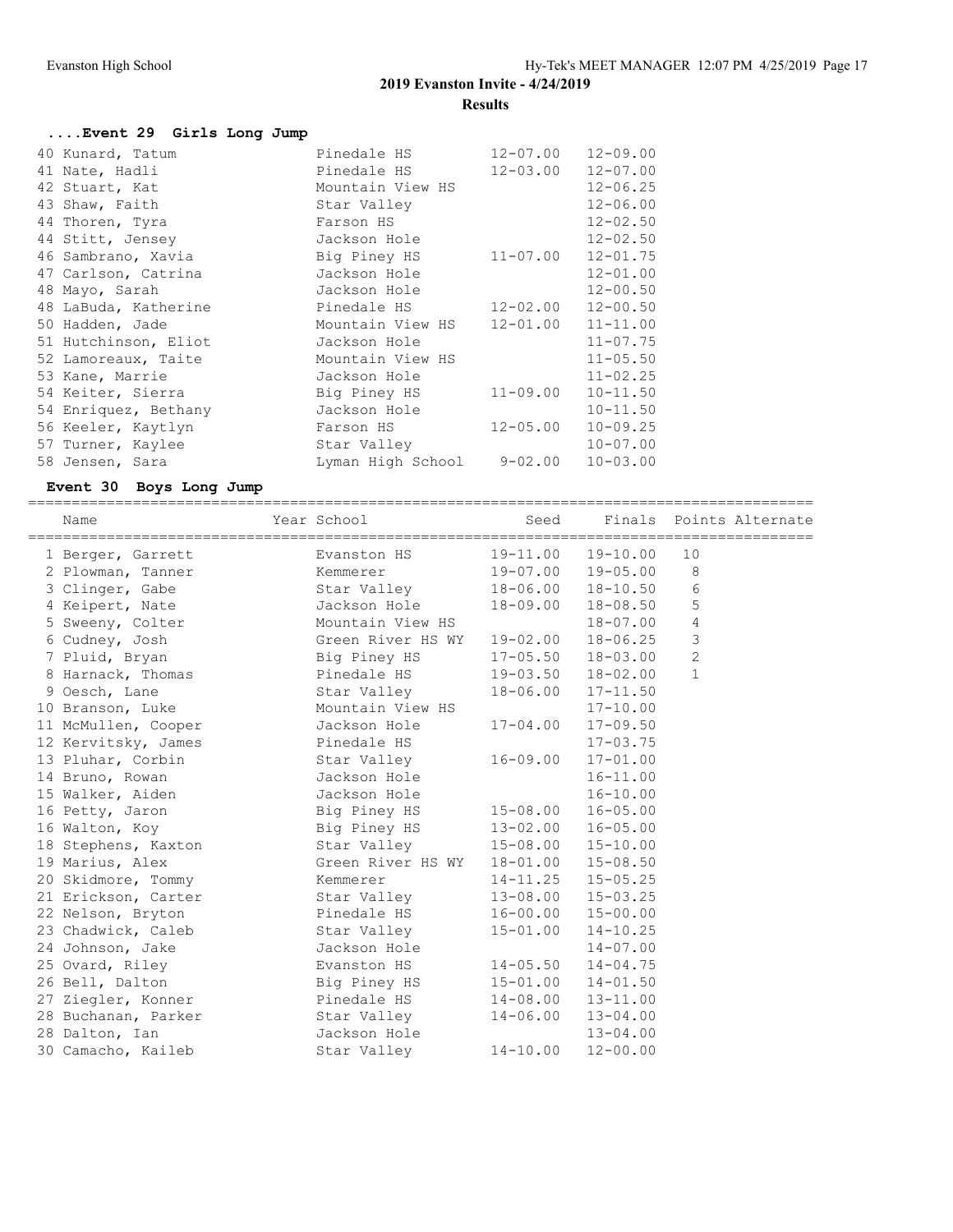# **Event 31 Girls Triple Jump**

| Name                                                     | Year School Theory |                           | Seed Finals Points Alternate |                |  |
|----------------------------------------------------------|--------------------|---------------------------|------------------------------|----------------|--|
| 1 Romasko, Isabella               Pinedale HS            |                    |                           | $36 - 04.00$ $35 - 10.50$    | 10             |  |
| 2 Muir, Olivia Star Valley                               |                    |                           | $33 - 09.00$                 | 8              |  |
| 3 Plowman, Kenley Kemmerer                               |                    | $33 - 02.00$ $32 - 09.50$ |                              | $\sqrt{6}$     |  |
| 4 Thatcher, Teryn                                        | Kemmerer           | $32 - 02.00$ $32 - 08.00$ |                              | 5              |  |
| 5 Stephens, Haily Mountain View HS                       |                    | $34 - 03.50$ $32 - 04.50$ |                              | $\overline{4}$ |  |
| 6 Kellum, Kenzy Mountain View HS 32-01.75 31-07.00       |                    |                           |                              | $\mathsf 3$    |  |
| 7 Liserio, Adriana and Pinedale HS                       |                    | $32 - 11.00$ $31 - 03.00$ |                              | $\overline{c}$ |  |
| 8 Woodland, Sarah Martingh High School 33-00.00 30-08.00 |                    |                           |                              | $\mathbf{1}$   |  |
| 9 Jaqqi, Spring                                          | Lyman High School  | $31 - 08.00$ $30 - 04.00$ |                              |                |  |
| 10 Harber, Maggie                                        | Pinedale HS        | $30 - 03.00$ 29-10.00     |                              |                |  |
| 11 Hunting, Frances Star Valley                          |                    | $31 - 04.00$ 29-08.00     |                              |                |  |
| 12 Giorgis, Katie                                        | Mountain View HS   | $28 - 09.25$ 29-04.50     |                              |                |  |
| 12 Majhanovich, Maqqie           Pinedale HS             |                    | $31 - 11.00$ 29-04.50     |                              |                |  |
| 14 Crothers, Sydney Jackson Hole                         |                    | 28-05.00 28-11.00         |                              |                |  |
| 15 May, Shilah                                           |                    |                           |                              |                |  |
| 16 Thomas, Rhyan                                         | Lyman High School  | $30 - 03.00$ 28-06.50     |                              |                |  |
| 17 Busskohl, Brooklyn Man High School                    |                    | $28 - 08.00$ $28 - 02.00$ |                              |                |  |
| 18 Bradshaw, Taylor Mountain View HS                     |                    | $28 - 04.50$ $27 - 08.50$ |                              |                |  |
| 19 Fluckiger, Arianna               Star Valley          |                    | $98 - 05.25$ 27-06.50     |                              |                |  |
| 19 Stuart, Kat                                           | Mountain View HS   | $27 - 07.50$ $27 - 06.50$ |                              |                |  |
| 21 Douglass, Morgan Man Lyman High School                |                    | $29 - 09.00$ $27 - 03.00$ |                              |                |  |
| 22 Fishman, Mia                                          | Jackson Hole       | $27 - 03.50$ $27 - 02.50$ |                              |                |  |
| 23 Wilson, Sarah Creen River HS WY                       |                    | 27-11.00 27-01.00         |                              |                |  |
| 24 LaBuda, Katherine                                     | Pinedale HS        | $27 - 00.00$ $26 - 10.00$ |                              |                |  |
| 25 Lainhart, Jessica                                     | Star Valley        | 29-00.00 26-05.00         |                              |                |  |
| 26 Horrocks, Ellie                                       | Evanston HS        | 28-06.00 26-01.50         |                              |                |  |
| 27 Hall, Chevenne                                        | Star Valley        | 28-05.00                  | $25 - 01.00$                 |                |  |
|                                                          |                    |                           |                              |                |  |

# **Event 32 Boys Triple Jump**

| Name               | Year School       |                           | Seed Finals Points Alternate |                |  |
|--------------------|-------------------|---------------------------|------------------------------|----------------|--|
| 1 Plowman, Tanner  | Kemmerer          |                           | $39-09.00$ $41-00.00$        | 10             |  |
| 2 Branson, Luke    | Mountain View HS  | 42-11.00 40-08.00         |                              | 8              |  |
| 3 Sweeny, Colter   | Mountain View HS  |                           | $40 - 06.00$                 | 6              |  |
| 4 Stewart, Aaron   | Pinedale HS       |                           | 40-06.00 38-11.50            | 5              |  |
| 5 Keipert, Nate    | Jackson Hole      |                           | 37-09.00 37-09.00            | 4              |  |
| 6 Marius, Alex     | Green River HS WY |                           | 38-09.00 37-05.50            | 3              |  |
| 7 Purser, Kash     | Mountain View HS  |                           | 36-02.00 36-07.00            | $\overline{c}$ |  |
| 8 Southam, Tavon   | Star Valley       |                           | 36-05.00 36-05.00            | $\mathbf{1}$   |  |
| 9 Brewer, Preston  | Lyman High School | 38-00.00 36-01.50         |                              |                |  |
| 10 Bruno, Rowan    | Jackson Hole      |                           | $35 - 07.50$                 |                |  |
| 11 Clinger, Gabe   | Star Valley       | 37-00.00                  | $35 - 00.00$                 |                |  |
| 12 Walker, Aiden   | Jackson Hole      |                           | $34 - 07.00$                 |                |  |
| 13 Newton, Michael | Mountain View HS  | $35 - 07.00$ $33 - 05.50$ |                              |                |  |
| 14 Ovard, Riley    | Evanston HS       | $34 - 05.00$ $31 - 08.50$ |                              |                |  |
| 15 Conrad, Noah    | Evanston HS       | $30 - 05.00$ $28 - 07.50$ |                              |                |  |
|                    |                   |                           |                              |                |  |

# **Event 33 Girls Discus Throw**

| Name                 | Year School       | Seed       |            | Finals Points Alternate |
|----------------------|-------------------|------------|------------|-------------------------|
| 1 Bradshaw, McKinley | Lyman High School | $126 - 01$ | $120 - 09$ | $\overline{10}$         |
| 2 Hansen, Brice      | Lyman High School | $107 - 09$ | $108 - 04$ | -8                      |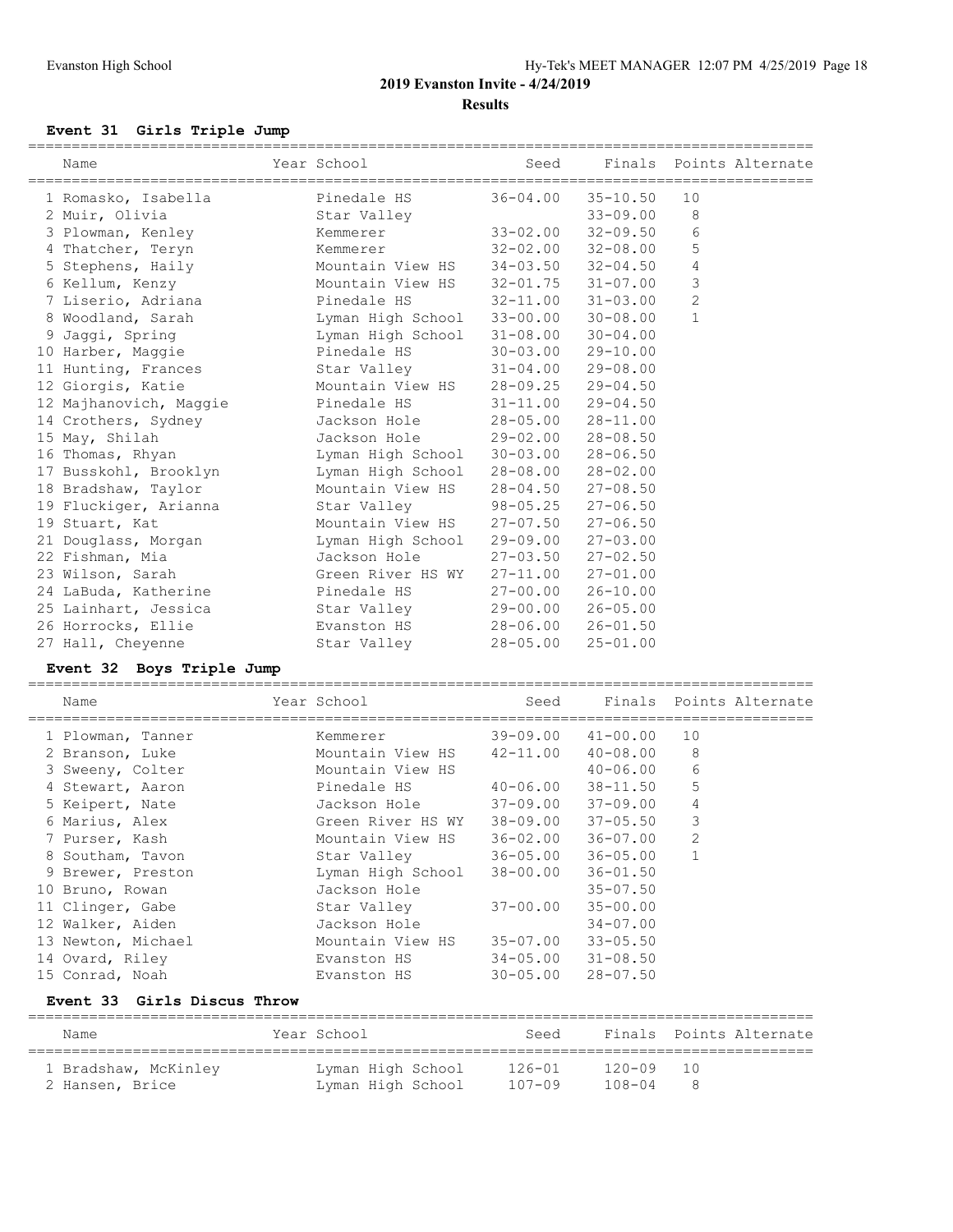| Event 33 Girls Discus Throw               |                            |              |                        |                |
|-------------------------------------------|----------------------------|--------------|------------------------|----------------|
| 3 Peden, Nicole                           | Lyman High School          | $102 - 05$   | $103 - 02$             | 6              |
| 4 Gertsch, Emily                          | Star Valley                | $95 - 04$    | $102 - 06$             | 5              |
| 5 Fouras, Audrey                          | Jackson Hole               | $82 - 01$    | $93 - 08$              | 4              |
| 6 Hutchinson, Lexi                        | Evanston HS                | $89 - 02.50$ | $92 - 08$              | 3              |
| 7 Peterson, Kim                           | Green River HS WY          | $98 - 00$    | $91 - 09.50$           | $\overline{c}$ |
| 8 Hansen, Hanna                           | Big Piney HS               | $92 - 05$    | $88 - 10$              | $\mathbf{1}$   |
| 9 Criddle, Savanna                        | Pinedale HS                |              | $87 - 06.50$           |                |
| 10 Robinson, Lizzie                       | Jackson Hole               | $91 - 01$    | $86 - 08$              |                |
| 11 Ellingford, Shelyse                    | Evanston HS                | $87 - 06.50$ | $86 - 07$              |                |
| 12 Tibbetts, Jillian                      | Kemmerer                   | $87 - 07$    | $85 - 07$              |                |
| 13 Mentzel, Marinna                       | Evanston HS                | $75 - 01$    | $84 - 10.50$           |                |
| 14 Nelson, Kassidy                        | Lyman High School          | $80 - 04$    | $81 - 06$              |                |
| 15 Moffat, Matashia                       | Star Valley                | $81 - 10$    | $81 - 05$              |                |
| 15 Olsen, Otessa                          | Star Valley                |              | $81 - 05$              |                |
| 17 Agerton, Samantha                      | Star Valley                | 76-05        | $79 - 04.50$           |                |
| 18 Maiers, Alaina                         | Green River HS WY          | $83 - 07$    | $78 - 08.50$           |                |
| 19 Nowakowski, Zocia                      | Evanston HS                |              | $77 - 09$              |                |
| 20 Bartashnick, Faith                     | Green River HS WY          | $75 - 10$    | $76 - 06$              |                |
| 21 Fouras, Caroline                       | Jackson Hole               | $74 - 04$    | $74 - 05.50$           |                |
| 22 Stiles, Lily                           | Jackson Hole               | $77 - 00$    | $72 - 10.50$           |                |
| 23 Hatch, Shelby                          | Big Piney HS               | $82 - 00$    | $72 - 09$              |                |
| 24 Murphy, Cora                           | Pinedale HS                |              | $72 - 07$              |                |
| 25 Hatch, Lena                            | Big Piney HS               | 66-00        | $71 - 07$              |                |
| 26 Keeler, Kaytlyn                        | Farson HS                  | 76-00        | $71 - 05.50$           |                |
| 27 White, Natalie                         | Green River HS WY          | $71 - 08$    | $71 - 04$              |                |
| 27 Clark, Lexie                           | Evanston HS                | $54 - 06$    | $71 - 04$              |                |
| 29 Griggs, Aspen                          | Evanston HS                | $77 - 04$    | $71 - 02.50$           |                |
| 30 Green, Madyson                         | Evanston HS                | $54 - 10$    | $71 - 01.50$           |                |
| 31 Gomez, Diana                           | Evanston HS                | $59 - 09$    | $69 - 07$              |                |
| 32 Rocha, Modesta                         | Green River HS WY          | $67 - 00$    | $68 - 10.50$           |                |
| 33 Carillo-Zarate, Izzi                   | Star Valley                | $60 - 04$    | 66-07                  |                |
| 34 Meyring, Kaitlin                       | Jackson Hole               | 68-09        | $66 - 02$              |                |
| 35 Carmical, Raenna                       | Jackson Hole               | $64 - 01$    | $65 - 09.50$           |                |
| 36 Casali, Nicole                         | Evanston HS                | $59 - 06$    | $65 - 00$              |                |
| 37 Davis, Marie                           | Evanston HS                | $75 - 06$    | $63 - 03$              |                |
| 38 Harmon, Priscilla                      | Evanston HS                | $73 - 11$    | $63 - 00$              |                |
| 39 Wright, Autumn                         | Big Piney HS               | $62 - 01$    | $62 - 05$              |                |
| 40 Thoren, Kelsey                         | Farson HS                  |              | $62 - 03$              |                |
| 40 Watson, Jaylee                         | Mountain View HS           | $44 - 01$    | $62 - 03$              |                |
| 40 Val, Ana                               | Evanston HS                | $50 - 11$    | $62 - 03$              |                |
| 43 Brasseaux, Alli                        | Star Valley                | 64-06        | $62 - 02.50$           |                |
| 44 Burke, Mckayla                         | Jackson Hole               | $42 - 09$    | $61 - 02$              |                |
| 45 Long, Zoe                              | Big Piney HS               | $65 - 10$    | $60 - 06$              |                |
| 46 Bennett, Addy                          | Big Piney HS               |              | $60 - 04$              |                |
| 47 Enriquez, Bethany                      | Jackson Hole               | $46 - 02$    | $58 - 10$              |                |
| 48 Wilson, Dana                           | Pinedale HS                |              | $58 - 03$              |                |
| 49 Aimone, Maddison                       | Mountain View HS           |              | $57 - 01$<br>$54 - 06$ |                |
| 50 Clinger, Cassie<br>51 Mortensen, Jaden | Star Valley<br>Pinedale HS | $56 - 02$    | $53 - 11$              |                |
|                                           | Evanston HS                | $51 - 03$    | $51 - 06$              |                |
| 52 Skaggs, Aimee<br>53 Luna-ramos, Dannie | Jackson Hole               | $60 - 00$    | $51 - 00$              |                |
|                                           | Jackson Hole               | $54 - 01$    | $46 - 04$              |                |
| 54 Nava, Taisha<br>55 Day, Kaylee         | Big Piney HS               | $55 - 03$    | $43 - 01$              |                |
| 56 Allmon, Maggie                         | Big Piney HS               | $48 - 00$    | $41 - 10$              |                |
| 57 Perez, Lexy                            | Jackson Hole               | $42 - 07$    | $35 - 00$              |                |
|                                           |                            |              |                        |                |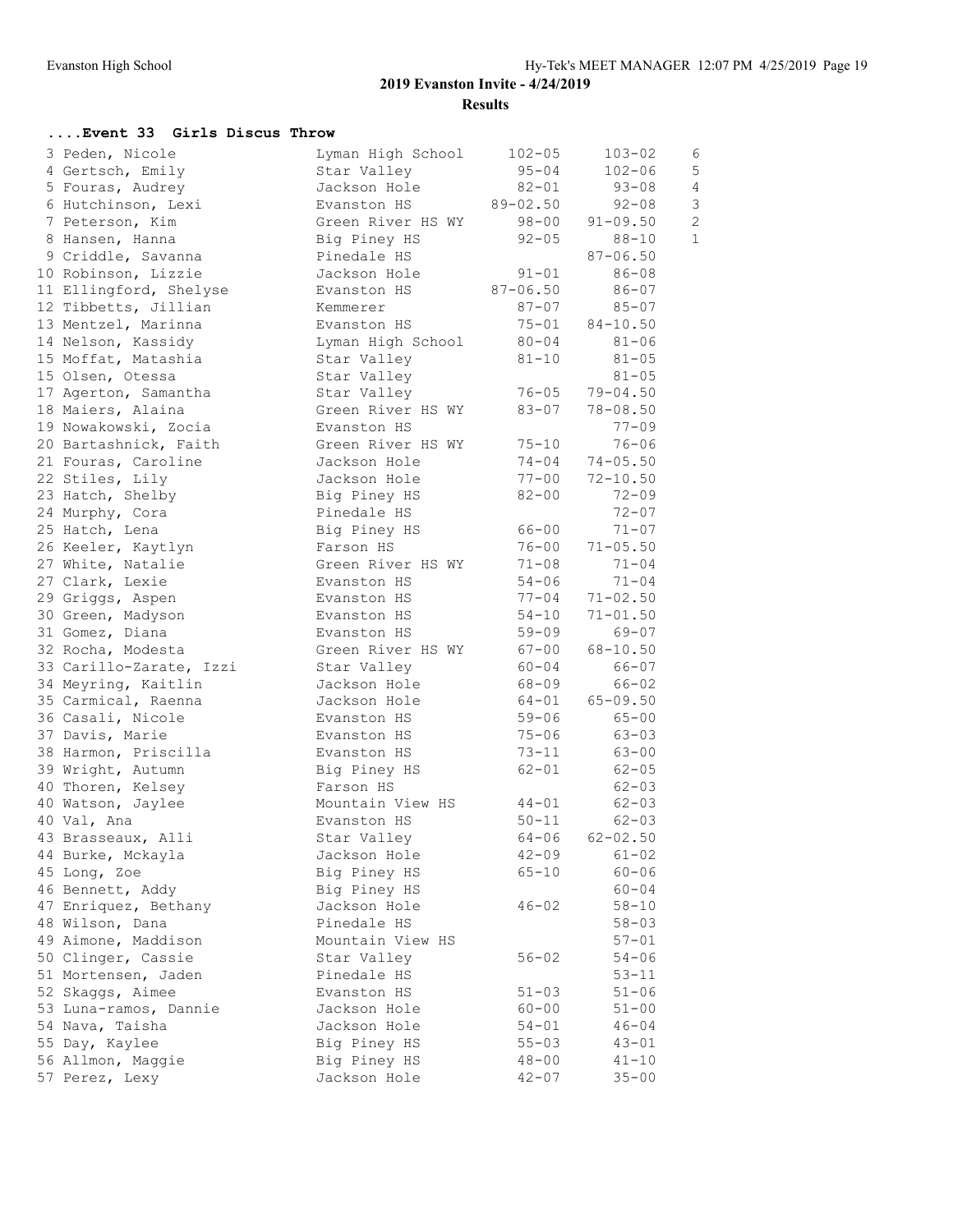**Event 34 Boys Discus Throw**

|                      |                   | ================ |                        |                | =============    |
|----------------------|-------------------|------------------|------------------------|----------------|------------------|
| Name                 | Year School       | Seed             | Finals                 |                | Points Alternate |
| 1 Barker, Bridger    | Evanston HS       | $125 - 05$       | $126 - 04$             | 10             |                  |
| 2 Martinez, David    | Green River HS WY | $127 - 10$       | $124 - 09$             | 8              |                  |
| 3 Malone, Tel        | Mountain View HS  | $120 - 00$       | $124 - 03$             | 6              |                  |
| 4 Mcmurtrey, Jacob   | Evanston HS       | $123 - 04$       | 119-10                 | 5              |                  |
| 5 Bradshaw, Hansen   | Lyman High School | $128 - 01$       | $116 - 02$             | $\overline{4}$ |                  |
| 6 Rogers, Kollin     | Lyman High School | $132 - 00$       | 113-08.50              | 3              |                  |
| 7 Brown, Bryan       | Lyman High School | $118 - 02$       | $113 - 02$             | $\mathbf{2}$   |                  |
| 8 Rees, Colby        | Mountain View HS  | $127 - 06$       | $112 - 00$             | $\mathbf{1}$   |                  |
| 9 Westercamp, Dodge  | Pinedale HS       |                  | $109 - 11$             |                |                  |
| 10 Gines, Clancy     | Farson HS         | $108 - 00$       | $108 - 05.50$          |                |                  |
| 11 Bitters, Mason    | Pinedale HS       |                  | $108 - 04$             |                |                  |
| 12 Smith, Sterling   | Jackson Hole      | $120 - 01$       | $107 - 00$             |                |                  |
| 13 Smith, JaAren     | Star Valley       | $92 - 06$        | $106 - 06$             |                |                  |
| 14 Maxfield, Nathan  | Big Piney HS      |                  | 93-03 103-06.50        |                |                  |
| 15 Thomas, Camron    | Big Piney HS      | $85 - 10$        | $102 - 04$             |                |                  |
| 16 Gregory, Carson   | Pinedale HS       |                  | $102 - 02$             |                |                  |
| 17 Erickson, Skyler  | Pinedale HS       |                  | $100 - 08$             |                |                  |
| 18 Murray, Cole      | Green River HS WY | $108 - 06$       | $100 - 03$             |                |                  |
| 19 Younce, Nathan    | Evanston HS       | $102 - 10$       | $99 - 02$              |                |                  |
| 20 Ortiz, Aaron      | Kemmerer          | $103 - 07$       | $99 - 01$              |                |                  |
| 21 Orozco, Eric      | Evanston HS       | $91 - 00$        | $97 - 10$              |                |                  |
| 22 Schamber, Garrett | Pinedale HS       |                  | $95 - 00$              |                |                  |
| 23 Brown, Jack       | Jackson Hole      | $100 - 02$       | $93 - 08$              |                |                  |
| 24 Vernon, Payton    | Evanston HS       | $111 - 04$       | $93 - 04$              |                |                  |
| 24 Boyd, Jeydon      | Kemmerer          | $124 - 11$       | $93 - 04$              |                |                  |
| 26 McDonald, Branden | Star Valley       |                  | $93 - 08$ $92 - 02.50$ |                |                  |
| 27 Cantrell, Braden  | Green River HS WY |                  | 86-03 89-10.50         |                |                  |
| 28 Crabtree, Sam     | Jackson Hole      | $92 - 02$        | $89 - 10$              |                |                  |
| 29 Quintero, Jesus   | Evanston HS       | $87 - 10$        | $89 - 09$              |                |                  |
| 30 Jones, Colby      | Farson HS         | $98 - 00$        | $88 - 07$              |                |                  |
| 31 Maeger, Wyatt     | Big Piney HS      | $90 - 04$        | $87 - 07.50$           |                |                  |
| 32 Reed, Zander      | Farson HS         | $99 - 00$        | $85 - 08.50$           |                |                  |
| 33 Hebdon, Kysen     | Star Valley       | 98-07            | $84 - 06.50$           |                |                  |
| 34 Raza, Kaden       | Big Piney HS      | $92 - 01$        | $83 - 00$              |                |                  |
| 35 Sorenson, Mikel   | Star Valley       | $82 - 08$        | $82 - 11$              |                |                  |
| 36 Runion, Aiden     | Kemmerer          | 96-09            | $82 - 10.25$           |                |                  |
| 37 Herd, Daxton      | Star Valley       | $86 - 09$        | $82 - 06$              |                |                  |
| 38 White, Deakon     | Star Valley       | $90 - 00$        | $81 - 02$              |                |                  |
| 39 Harmon, Garret    | Star Valley       | $78 - 08$        | $80 - 10$              |                |                  |
| 40 Hoggat, Rigan     | Evanston HS       | $86 - 08.50$     | $77 - 09$              |                |                  |
| 41 Heward, Taggart   | Star Valley       | $72 - 03$        | $74 - 09$              |                |                  |
| 42 Grimes, Michael   | Kemmerer          | $73 - 10$        | 74-05                  |                |                  |
| 43 Demander, Gunnar  | Evanston HS       | $72 - 07$        | $74 - 04$              |                |                  |
| 44 Catlin, Dane      | Mountain View HS  | $72 - 02$        | $73 - 03$              |                |                  |
| 45 Lange, Immanuel   | Evanston HS       | $75 - 05$        | $73 - 02$              |                |                  |
| 46 Burton, Payt      | Evanston HS       | $51 - 03$        | $68 - 10$              |                |                  |
| 46 Rigo, Anthony     | Pinedale HS       |                  | 68-10                  |                |                  |
| 48 Tims, Carson      | Mountain View HS  | $73 - 10.50$     | 68-06                  |                |                  |
| 49 Krantz, Greq      | Star Valley       | $68 - 07$        | $67 - 04$              |                |                  |
| 50 Mason, Dylan      | Star Valley       | $70 - 09$        | 65-11                  |                |                  |
| 51 Kahre, Michael    | Kemmerer          | $79 - 00$        | $65 - 02$              |                |                  |
| 52 Brooks, Eli       | Evanston HS       | $67 - 00$        | $63 - 10$              |                |                  |
| 53 Pebbles, Connor   | Star Valley       | $76 - 09$        | 60-07                  |                |                  |
| 54 Fackrell, Connor  | Evanston HS       | $75 - 02$        | $60 - 02$              |                |                  |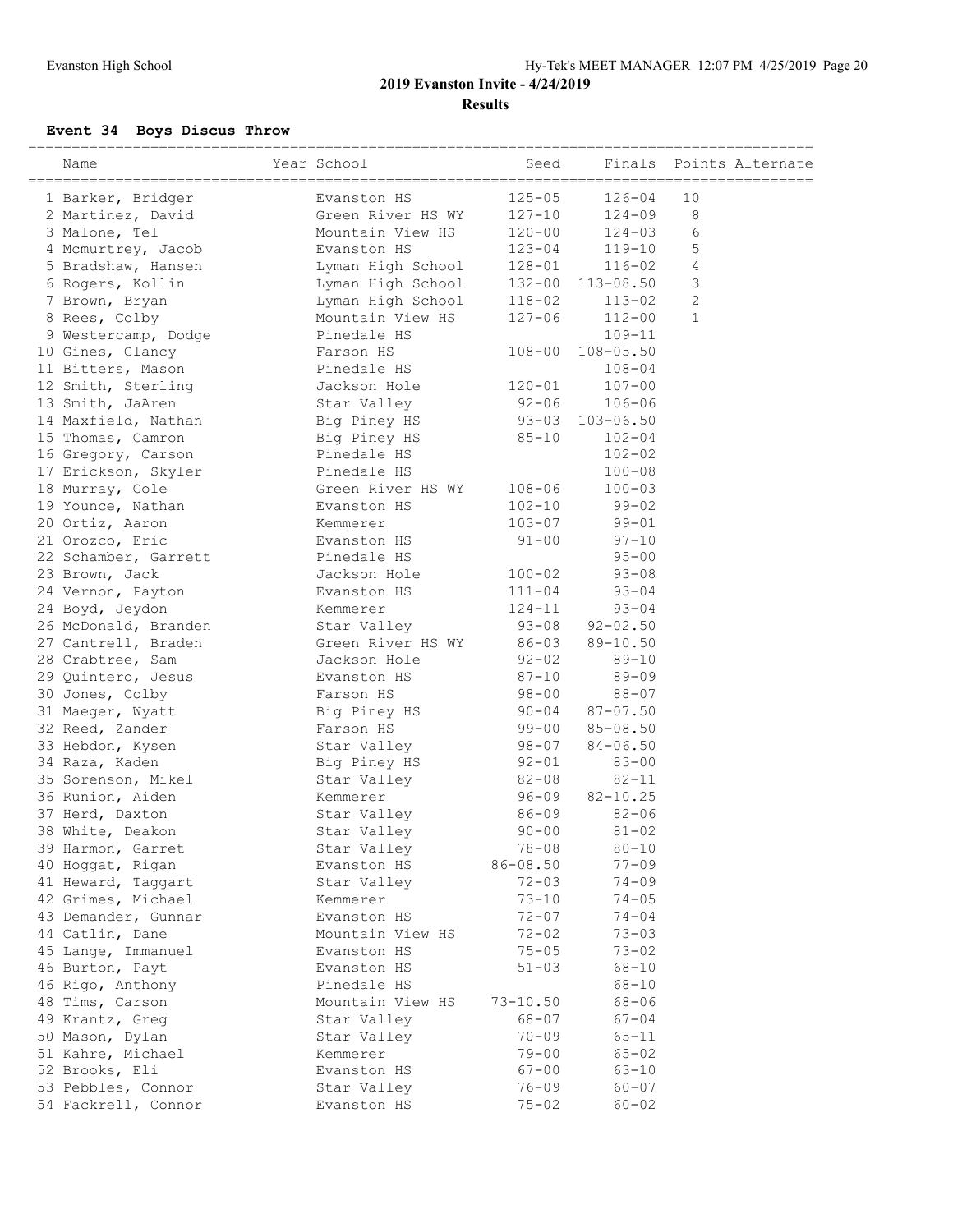### **....Event 34 Boys Discus Throw**

| 55 Hutchinson, Mason | Star Valley  | $60 - 01$ | $58 - 04$    |  |
|----------------------|--------------|-----------|--------------|--|
| 56 Hymas, Brayden    | Big Piney HS | $55 - 08$ | $57 - 02$    |  |
| 57 Crook, Aiden      | Star Valley  | 68-00     | $56 - 10$    |  |
| 58 Milewski, Parker  | Evanston HS  | $37 - 01$ | $54 - 01.50$ |  |
| 59 Kanhawek, Khanet  | Evanston HS  |           | $51 - 00.50$ |  |
| 60 Trejo, Guillermo  | Evanston HS  | $51 - 09$ | $50 - 04.50$ |  |
| 61 Jensen, Hunter    | Evanston HS  | $75 - 01$ | $46 - 09$    |  |
| 62 Carlson, Nick     | Kemmerer     | $60 - 00$ | $45 - 10$    |  |
| 63 Laird, Dax        | Jackson Hole |           | $43 - 01$    |  |
| 64 Lainhart, Gideon  | Star Valley  | $60 - 01$ | $40 - 02$    |  |

### **Event 35 Girls Shot Put**

| Name                    | Year School       | Seed         |                           |                | Finals Points Alternate |
|-------------------------|-------------------|--------------|---------------------------|----------------|-------------------------|
| 1 Bradshaw, McKinley    | Lyman High School | $40 - 02.00$ | $39 - 10.50$              | 10             |                         |
| 2 Peden, Nicole         | Lyman High School | $32 - 08.00$ | $33 - 09.25$              | 8              |                         |
| 3 Mentzel, Marinna      | Evanston HS       | $32 - 11.00$ | $32 - 08.75$              | 6              |                         |
| 4 Nelson, Kassidy       | Lyman High School | $32 - 00.00$ | $32 - 03.25$              | 5              |                         |
| 5 Olsen, Otessa         | Star Valley       |              | $31 - 02.00$              | $\overline{4}$ |                         |
| 6 Bartashnick, Faith    | Green River HS WY |              | $31 - 03.00$ $30 - 04.75$ | 3              |                         |
| 7 Stiles, Lily          | Jackson Hole      | $30 - 08.00$ | $30 - 02.25$              | 2              |                         |
| 8 Moffat, Matashia      | Star Valley       | $28 - 07.00$ | $29 - 02.00$              | $\mathbf{1}$   |                         |
| 9 Agerton, Samantha     | Star Valley       | $30 - 03.00$ | $28 - 07.00$              |                |                         |
| 10 Hatch, Shelby        | Big Piney HS      | $32 - 10.00$ | $28 - 06.75$              |                |                         |
| 11 Gertsch, Emily       | Star Valley       | 25-10.00     | $28 - 05.00$              |                |                         |
| 12 Green, Madyson       | Evanston HS       |              | 27-00.00 28-02.25         |                |                         |
| 13 Hansen, Hanna        | Big Piney HS      | 29-05.00     | $27 - 09.00$              |                |                         |
| 14 Griggs, Aspen        | Evanston HS       | $26 - 01.00$ | $27 - 05.75$              |                |                         |
| 15 Maiers, Alaina       | Green River HS WY | $28 - 10.00$ | $27 - 04.25$              |                |                         |
| 16 Hutchinson, Lexi     | Evanston HS       | $27 - 08.50$ | $27 - 03.50$              |                |                         |
| 17 Clinger, Cassie      | Star Valley       | 25-09.50     | $27 - 02.50$              |                |                         |
| 18 Davis, Marie         | Evanston HS       | 26-06.00     | $27 - 01.00$              |                |                         |
| 19 White, Natalie       | Green River HS WY |              | 26-05.00 27-00.25         |                |                         |
| 20 Fouras, Caroline     | Jackson Hole      | $28 - 01.00$ | $26 - 07.50$              |                |                         |
| 21 Harmon, Priscilla    | Evanston HS       | $22 - 10.00$ | $26 - 00.00$              |                |                         |
| 22 Casali, Nicole       | Evanston HS       | $28 - 01.00$ | $25 - 07.75$              |                |                         |
| 23 Carillo-Zarate, Izzi | Star Valley       | $24 - 04.50$ | $25 - 04.25$              |                |                         |
| 24 Criddle, Savanna     | Pinedale HS       |              | $25 - 01.50$              |                |                         |
| 25 Clark, Lexie         | Evanston HS       |              | $24 - 04.50$              |                |                         |
| 26 Thoren, Kelsey       | Farson HS         |              | $24 - 02.50$              |                |                         |
| 27 Long, Zoe            | Big Piney HS      | $26 - 04.00$ | $24 - 01.00$              |                |                         |
| 28 Keeler, Kaytlyn      | Farson HS         | $21 - 00.00$ | $23 - 10.00$              |                |                         |
| 29 Rocha, Modesta       | Green River HS WY | $25 - 03.00$ | $23 - 07.00$              |                |                         |
| 30 Thoren, Tyra         | Farson HS         |              | $22 - 07.50$              |                |                         |
| 31 Murphy, Cora         | Pinedale HS       |              | $22 - 05.00$              |                |                         |
| 31 Gomez, Diana         | Evanston HS       | $21 - 02.00$ | $22 - 05.00$              |                |                         |
| 33 Hatch, Lena          | Big Piney HS      | $24 - 02.50$ | $22 - 02.25$              |                |                         |
| 34 Carmical, Raenna     | Jackson Hole      | $25 - 07.00$ | $22 - 02.00$              |                |                         |
| 35 Wright, Autumn       | Big Piney HS      | $22 - 04.00$ | $21 - 11.25$              |                |                         |
| 36 Wilson, Dana         | Pinedale HS       |              | $21 - 10.25$              |                |                         |
| 37 Mortensen, Jaden     | Pinedale HS       |              | $21 - 00.25$              |                |                         |
| 38 Fouras, Audrey       | Jackson Hole      | $23 - 05.00$ | $21 - 00.00$              |                |                         |
| 39 Watson, Jaylee       | Mountain View HS  | $23 - 09.00$ | $20 - 10.00$              |                |                         |
| 40 Robinson, Lizzie     | Jackson Hole      | $21 - 06.00$ | $20 - 01.25$              |                |                         |
| 41 Day, Kaylee          | Big Piney HS      | $19 - 06.00$ | $19 - 11.00$              |                |                         |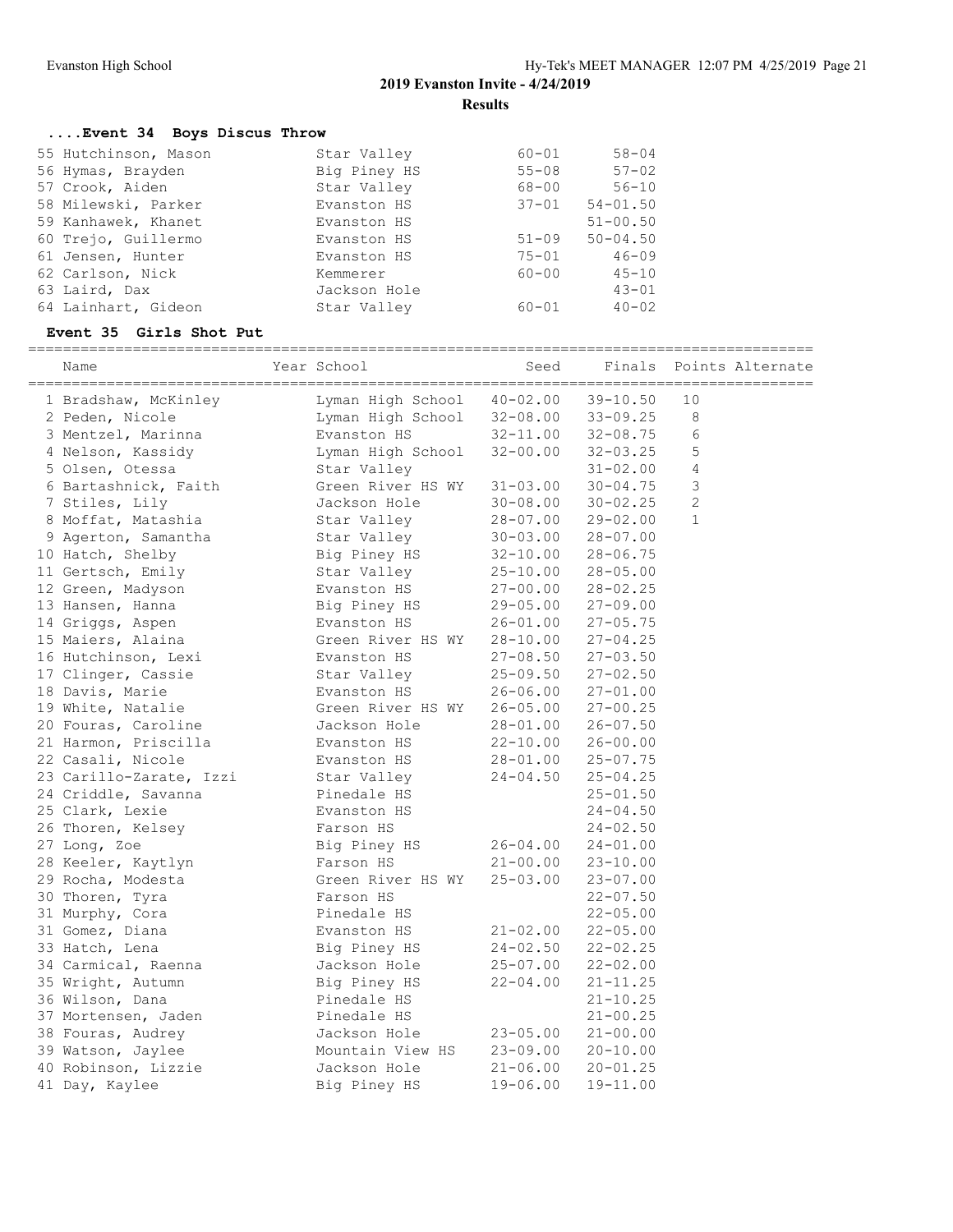### **....Event 35 Girls Shot Put**

| 42 Brasseaux, Alli   | Star Valley       | $21 - 06.50$ | $19 - 05.75$ |
|----------------------|-------------------|--------------|--------------|
| 43 Bennett, Addy     | Big Piney HS      |              | $18 - 10.00$ |
| 44 Val, Ana          | Evanston HS       | $20 - 06.00$ | $18 - 07.50$ |
| 45 Allmon, Maggie    | Big Piney HS      | $20 - 05.00$ | $18 - 06.75$ |
| 46 Skaggs, Aimee     | Evanston HS       | $17 - 10.00$ | $18 - 01.50$ |
| 47 Burke, Mckayla    | Jackson Hole      | $19 - 07.00$ | $17 - 10.00$ |
| 48 Aimone, Maddison  | Mountain View HS  |              | $17 - 09.75$ |
| -- Rassmussen, Karli | Green River HS WY | $24 - 07.00$ | ND.          |

### **Event 36 Boys Shot Put**

| Name<br>====================== | Year School<br>-------------------------------- | Seed<br>----------------------- | Finals       | Points Alternate<br>=========== |
|--------------------------------|-------------------------------------------------|---------------------------------|--------------|---------------------------------|
| 1 Turner, Joseph               | Lyman High School                               | 49-11.00                        | $47 - 10.00$ | 10                              |
| 2 Rees, Colby                  | Mountain View HS                                | $43 - 11.50$                    | $45 - 05.00$ | 8                               |
| 3 Gines, Clancy                | Farson HS                                       | $40 - 00.00$                    | $44 - 08.75$ | 6                               |
| 4 Boyd, Jeydon                 | Kemmerer                                        | $42 - 08.25$                    | $44 - 02.00$ | 5                               |
| 5 Barker, Bridger              | Evanston HS                                     | $43 - 03.50$                    | $43 - 09.00$ | 4                               |
| 6 Vernon, Payton               | Evanston HS                                     | $43 - 07.50$                    | $42 - 01.00$ | 3                               |
| 7 Bradshaw, Hansen             | Lyman High School                               | $38 - 08.00$                    | $41 - 03.25$ | $\mathbf{2}$                    |
| 8 McDonald, Branden            | Star Valley                                     | $43 - 03.00$                    | $40 - 09.00$ | $\mathbf{1}$                    |
| 9 Mcmurtrey, Jacob             | Evanston HS                                     | $41 - 07.00$                    | $40 - 07.50$ |                                 |
| 10 Quintero, Jesus             | Evanston HS                                     | $44 - 11.50$                    | $40 - 00.75$ |                                 |
| 11 Martinez, David             | Green River HS WY                               | $39 - 00.00$                    | $39 - 08.25$ |                                 |
| 12 Raza, Kaden                 | Big Piney HS                                    | 38-00.00                        | $39 - 02.75$ |                                 |
| 13 Herd, Daxton                | Star Valley                                     | $42 - 00.00$                    | $38 - 02.25$ |                                 |
| 14 Rogers, Kollin              | Lyman High School                               | $38 - 08.00$                    | $37 - 07.50$ |                                 |
| 15 White, Deakon               | Star Valley                                     | 38-08.00                        | $36 - 07.75$ |                                 |
| 16 Westercamp, Dodge           | Pinedale HS                                     |                                 | $36 - 00.25$ |                                 |
| 17 Orozco, Eric                | Evanston HS                                     | $31 - 07.00$                    | $36 - 00.00$ |                                 |
| 18 Younce, Nathan              | Evanston HS                                     | $37 - 03.00$                    | $35 - 11.50$ |                                 |
| 19 Dawson, Colter              | Jackson Hole                                    | $37 - 06.00$                    | $35 - 07.00$ |                                 |
| 20 Maxfield, Nathan            | Big Piney HS                                    | $35 - 04.00$                    | $34 - 10.50$ |                                 |
| 21 Brown, Bryan                | Lyman High School                               | 36-01.00                        | $34 - 05.00$ |                                 |
| 22 Thomas, Camron              | Big Piney HS                                    | $32 - 08.75$                    | $34 - 02.00$ |                                 |
| 23 Harmon, Garret              | Star Valley                                     | $32 - 10.75$                    | $33 - 10.25$ |                                 |
| 24 Bitters, Mason              | Pinedale HS                                     |                                 | $33 - 00.50$ |                                 |
| 25 Murray, Cole                | Green River HS WY                               | $33 - 10.00$                    | $32 - 10.25$ |                                 |
| 26 Ortiz, Aaron                | Kemmerer                                        | $34 - 07.25$                    | $32 - 07.00$ |                                 |
| 27 Hoggat, Rigan               | Evanston HS                                     | 28-11.00                        | $31 - 05.50$ |                                 |
| 28 Demander, Gunnar            | Evanston HS                                     | $32 - 01.00$                    | $31 - 02.25$ |                                 |
| 29 Erickson, Skyler            | Pinedale HS                                     |                                 | $31 - 01.00$ |                                 |
| 29 Gregory, Carson             | Pinedale HS                                     |                                 | $31 - 01.00$ |                                 |
| 31 Jones, Colby                | Farson HS                                       | $33 - 00.00$                    | $31 - 00.75$ |                                 |
| 32 Tims, Carson                | Mountain View HS                                | $31 - 04.00$                    | $30 - 05.00$ |                                 |
| 33 Schamber, Garrett           | Pinedale HS                                     |                                 | $29 - 11.50$ |                                 |
| 34 Lange, Immanuel             | Evanston HS                                     | $28 - 06.00$                    | $29 - 08.50$ |                                 |
| 35 Maeger, Wyatt               | Big Piney HS                                    | $31 - 03.00$                    | $29 - 04.50$ |                                 |
| 36 Smith, JaAren               | Star Valley                                     | $31 - 07.00$                    | $29 - 04.25$ |                                 |
| 37 Reed, Zander                | Farson HS                                       | $32 - 00.00$                    | $28 - 09.50$ |                                 |
| 38 Kahre, Michael              | Kemmerer                                        | 29-00.00                        | $28 - 06.00$ |                                 |
| 39 Mason, Dylan                | Star Valley                                     | $30 - 08.50$                    | $27 - 11.00$ |                                 |
| 40 Sorenson, Mikel             | Star Valley                                     | $26 - 07.00$                    | $27 - 08.50$ |                                 |
| 40 Hebdon, Kysen               | Star Valley                                     | $31 - 03.50$                    | $27 - 08.50$ |                                 |
| 42 Cantrell, Braden            | Green River HS WY                               | 29-06.00                        | $27 - 05.00$ |                                 |
| 43 Heward, Taggart             | Star Valley                                     | $28 - 09.50$                    | $26 - 11.50$ |                                 |
|                                |                                                 |                                 |              |                                 |